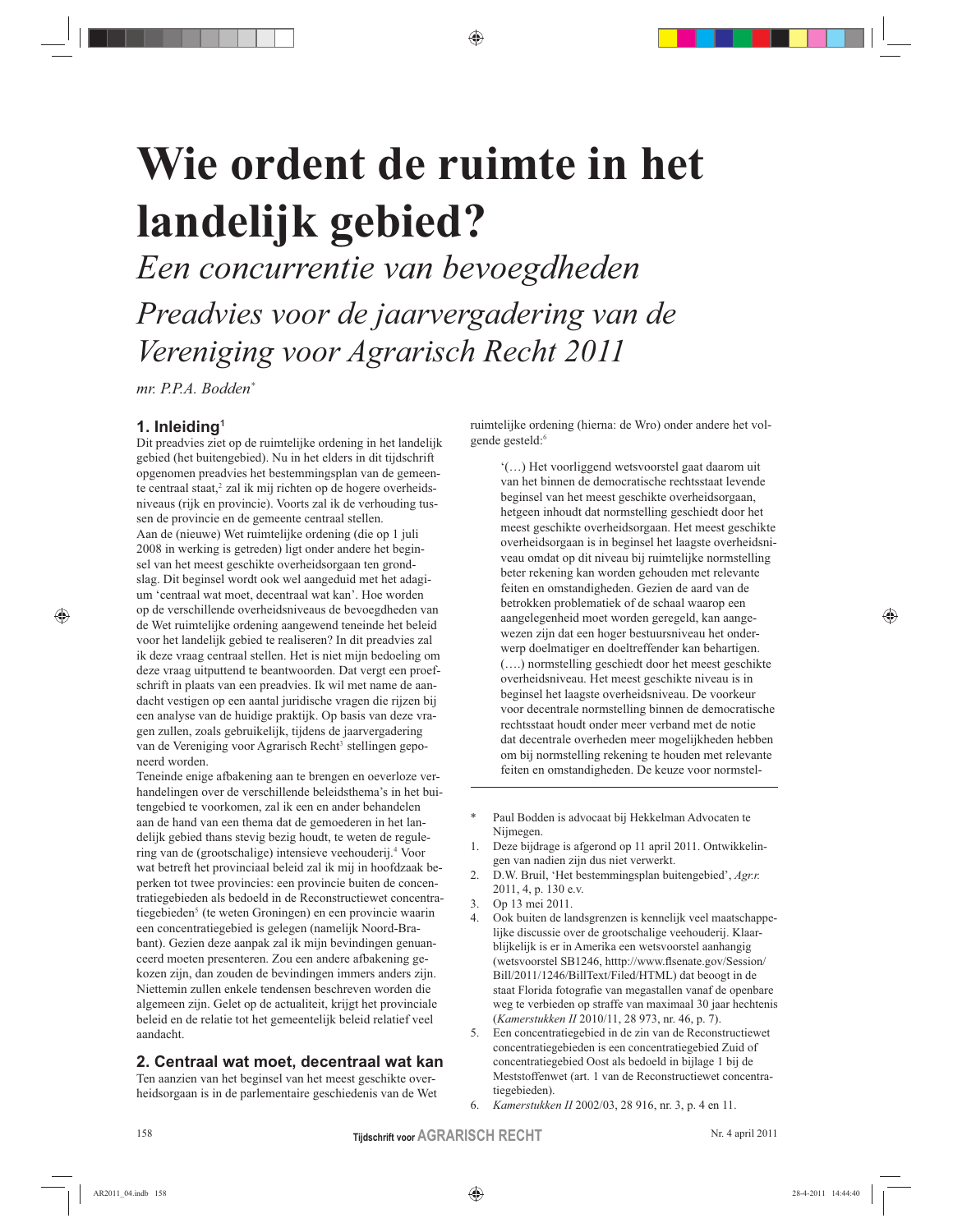ling op een hoger bestuursniveau kan aangewezen zijn indien het onderwerp van zorg niet op doelmatige en doeltreffende wijze door een lager decentraal orgaan kan worden behartigd gezien de aard van de betrokken taak, of de schaal waarop een aangelegenheid moet worden geregeld. De keuze voor een hoger bestuursorgaan kan ook ingegeven worden door de noodzaak om een onaanvaardbare rechtsongelijkheid voor burgers te voorkomen. Anders gesteld: de bevoegdheid tot normstelling volgt de verantwoordelijkheid."

♠

Voorts kan worden verwezen naar de volgende passage:8

"(...) De nieuwe Wro stoelt op het basisprincipe dat iedere bestuurslaag verantwoordelijk is voor het eigen ruimtelijke beleid en het instrumentarium krijgt om dat beleid te realiseren. Bemoeienis met een andere overheid is alleen mogelijk indien de noodzaak vanuit het eigen ruimtelijke belang wordt aangetoond. De normstelling die daaruit voortvloeit dient zoveel mogelijk vooraf te geschieden, zodat daarover vooraf duidelijkheid bestaat. (...)'

# 3. De bevoegdheden van de provincie en het rijk

## 3.1 Beleid en normstelling

De Wro gaat uit van strikte een scheiding tussen beleid en normstelling.<sup>9</sup> Er is gekozen voor de vastlegging van het strategisch omgevingsbeleid in structuurvisies. Het juridisch bindende, normatieve beleid wordt vastgelegd in bestemmingsplannen en in algemeen verbindende voorschriften van provincies en rijk.<sup>10</sup>

#### 3.2 Beleid

⊕

Ingevolge art. 2.2, eerste lid, van de Wro stellen provinciale staten ten behoeve van een goede provinciale ruimtelijke ordening voor het gehele grondgebied van de provincie een of meer structuurvisies vast. De structuurvisie bevat de hoofdlijnen van de voorgenomen ontwikkeling van dat gebied, alsmede de hoofdzaken van het door de provincie te voeren ruimtelijk beleid. In zoverre is de structuurvisie verplicht. Voorts kunnen provinciale staten op de voet van art. 2.2, tweede lid, van de Wro voor de overige aspecten van het provinciaal ruimtelijk beleid een structuurvisie vaststellen. De Minister van Volkshuisvesting, Ruimtelijke Ordening en Milieubeheer (hierna: de minister) is op basis van art. 2.3, eerste lid, van de Wro verplicht om ten behoeve van een goede nationale ruimtelijke ordening voor het gehele land een of meer structuurvisies vast te stellen betrekking hebbende op de hoofdlijnen van de voorgenomen ontwikkeling van het gebied. Ook hierin dienen de hoofdlijnen van de voorgenomen ontwikkeling en wijze van verwezenlijking te worden opgenomen. De minister is ingevolge art. 2.3, tweede lid, van de Wro voorts bevoegd om (in overeenstemming met een minister van een ander ministerie) ten behoeve van tot een beleidsterrein behorende aspecten van het nationale ruimtelijk beleid een structuurvisie vast te stellen.

# 3.3 Normstelling; de bevoegdheden van het rijk en de provincie in een notendop

Indien sprake is van provinciale belangen kunnen provinciale staten op de voet van art. 3.26 van de Wro een inpassingsplan vaststellen met uitsluiting van de bevoegdheid van de

Nr. 4 april 2011

gemeenteraad om voor die gronden een bestemmingsplan

vast te stellen. Een gelijke bevoegdheid heeft de minister, indien sprake is van nationale belangen.<sup>11</sup> Een inpassingsplan is dus eigenlijk een bestemmingsplan, maar dan vastgesteld door een bovengemeentelijk bestuursorgaan. Voorts zijn provinciale staten op basis van art. 4.1, eerste lid van de Wro bevoegd om bij of krachtens provinciale verordening regels te stellen omtrent de inhoud van bestemmingsplannen en van omgevingsvergunningen waarbij met toepassing van art. 2.12, eerste lid, onderdeel a, onder 3, van de Wet algemene bepalingen omgevingsrecht (hierna: de Wabo) van het bestemmingsplan of de beheersverordening wordt afgeweken, omtrent de daarbij behorende toelichting of onderbouwing, alsmede omtrent de inhoud van beheersverordeningen. Deze bevoegdheid bestaat slechts indien provinciale belangen dat met het oog op een goede ruimtelijke ordening noodzakelijk maken. In beginsel dient de gemeenteraad vervolgens binnen een jaar na inwerkingtreding van de verordening een bestemmingsplan of beheersverordening vast te stellen met inachtneming van de verordening. Eenzelfde bevoegdheid heeft de minister, daar waar nationale belangen in het geding zijn, met dien verstande dat de regels in dat geval ook betrekking kunnen hebben op provinciale inpassingsplannen. $12$ 

Van belang is dat de provinciale verordening ex art. 4.1, eerste lid, van de Wro en de algemene maatregel van bestuur ex art. 4.3, eerste lid, van de Wro rechtstreekse werking kunnen hebben. In zowel de provinciale verordening als de algemene maatregel van bestuur (hierna: AMvB) kunnen regels worden gesteld die noodzakelijk zijn om te voorkomen dat gronden of bouwwerken, tot het moment waarop het bestemmingsplan of de beheersverordening in werking treedt, minder geschikt worden voor de verwezenlijking van het doel van de verordening of de AmvB.<sup>13</sup> Deze regels vormen een directe weigeringsgrond voor een aanvraag om omgevingsvergunning<sup>14</sup> en (gelet op het overgangsrecht bij de Wabo nog relevant<sup>15</sup>) een aanvraag om bouwvergunning<sup>16</sup> en een aanvraag om milieuvergunning. $17,18$ Voorts zijn gedeputeerde staten en de minister bevoegd om, indien provinciale respectievelijk nationale belangen dat met het oog op een goede ruimtelijke ordening noodzakelijk

7. Zie verder onder meer Kamerstukken I 2005/06, 28 916, C, p. 2.

maken, de gemeenteraad een aanwijzing te geven om bin-

- $8<sup>1</sup>$ Kamerstukken I 2005/06, 28 916, C, p. 2
- Dit lag onder de Wet op de Ruimtelijke Ordening (oud) 9. anders. Zo bevatte een streekplan beleid, maar ook normen die het bestuur rechtstreeks konden binden, de zogeheten concrete beleidsbeslissingen.
- 10. Kamerstukken II 2002/03, 28 916, nr. 3, p. 11.
- 11. Art. 3.28 van de Wro.
- 12. Art. 4.3, eerste lid, van de Wro.
- 13. Art. 4.1, derde lid, en art. 4.3, derde lid, van de Wro.
- 14. Art. 2.1, eerste lid, onder c jo. art. 2.12, eerste lid, onder c, van de Wabo.
- 15. Art. 1.2, tweede lid, van de Invoeringswet Wabo.
- 16. Art. 44, eerste lid, onder f van de Woningwet, zoals deze tot 1 oktober 2010 luidde.
- 17. Art. 8.10, derde lid, van de Wet milieubeheer, zoals deze tot 1 oktober 2010 luidde.
- 18. Zie voor een voorbeeld: ABRS 19 januari 2011, zaaknummer 201003224/1/M2, www.raadvanstate.nl.

**Tijdschrift voor AGRARISCH RECHT** 

♠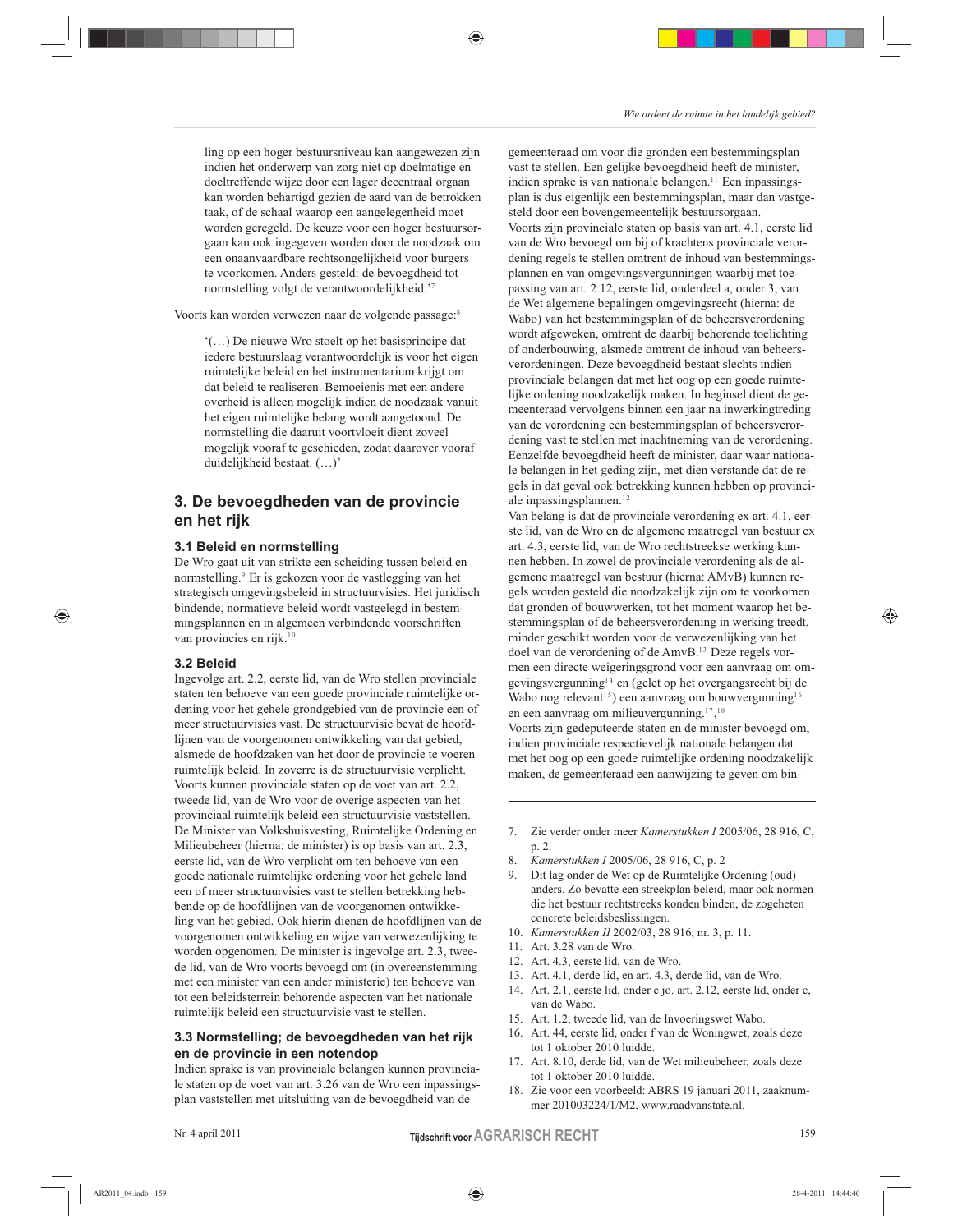nen een bepaalde termijn een bestemmingsplan vast te stellen overeenkomstig daarbij gegeven voorschriften omtrent de inhoud van het bestemmingsplan.<sup>19</sup> Deze figuur wordt de proactieve aanwijzing genoemd. De aanwijzing van de minister kan ook inhouden dat provinciale staten worden gelast om een provinciale verordening ex art. 4.1 van de Wro vast te stellen dan wel gedeputeerde staten worden verplicht om een aanwijzing ex art. 4.2 van de Wro te geven. De proactieve aanwijzing dient te worden onderscheiden van de reactieve aanwijzing.<sup>20</sup> De reactieve aanwijzing betreft een aanwijzing als bedoeld in art. 4.2, eerste lid, van de Wro, maar dan reactief, ertoe strekkende dat een onderdeel geen deel blijft uitmaken van het reeds vastgestelde bestemmingsplan. Hiermee kunnen gedeputeerde staten - kort weergegeven - voorkomen dat (onderdelen van) het bestemmingsplan in werking treedt (treden). Het rechtsgevolg is dus hetzelfde als wanneer onder het oude recht gedeputeerde staten het bestemmingsplan niet goedkeurden op basis van art. 28 van de Wet op de Ruimtelijke Ordening (oud). Willen gedeputeerde staten een reactieve aanwijzing geven, dan moeten zij wel een zienswijze hebben ingediend tegen het ontwerp-bestemmingsplan. Voorts dienen zij aan te geven waarom geen proactieve instrumenten zijn ingezet. Ik kom daar hierna op terug. Naast gedeputeerde staten is ook de minister bevoegd om een reactieve aanwijzing te geven. Ten aanzien van de binding op het gemeentelijke niveau is het volgende van belang. De algemene regels ex art. 4.1 en 4.3 van de Wro dient de gemeenteraad bij de vaststelling van een bestemmingsplan in acht te nemen. Aan beleid van het rijk en de provincie dat is opgenomen in structuurvisies of in andere beleidsdocumenten is de raad niet gebonden. Hiermee dient hij slechts rekening te houden, hetgeen betekent dat dit beleid in de belangenafweging dient te worden betrokken.<sup>21</sup>

Overgangsrechtelijk verdient met name het streekplan als bedoeld in art. 4a van de Wet op de Ruimtelijke Ordening (oud) nog vermelding.<sup>22</sup> Het streekplan is gelijkgesteld met een structuurvisie als bedoeld in art. 2.2 van de Wro. Ingevolge art. 9.1.2, vierde lid van de Invoeringswet Wro blijft de WRO van toepassing op een streekplan als bedoeld in art. 4a van de WRO. Dit betekent dat een streekplan het rechtsgevolg behoudt dat het onder de WRO had. Uit art. 4a van de WRO volgt dat het streekplan, behoudens indien sprake is van een concrete beleidsbeslissing, niet rechtstreeks bindend is voor het gemeentebestuur bij de vaststelling van het bestemmingsplan.<sup>23</sup>

# 4. De provinciale ruimtelijke verordening; provinciale belangen en een goede ruimtelijke ordening

# 4.1 Inleiding

◈

Het juridische gegeven dat de regels ex art. 4.1, eerste lid van de Wro (hierna: de provinciale ruimtelijke verordening) door - onder meer - de gemeenteraad bij de vaststelling van een bestemmingsplan in acht genomen moeten worden en dat deze regels voorts een rechtstreeks weigeringsgrond kunnen vormen voor bijvoorbeeld een aanvraag om omgevingsvergunning voor bouwen, lijkt een sterke mate van centralisatie met zich te brengen. Zijn er wettelijke criteria die deze centralisatie indammen? Volgens de wetgever zal bij de vaststelling van het strategisch beleid steeds moeten worden afgewogen welke onderdelen van de voorgestane ruimtelijke ontwikkelingen zo belangrijk zij dat deze ook in acht moeten worden genomen bij de ruimtelijke besluiten van andere overheden. Een element bij die afweging is de vraag of de verantwoordelijkheid voor die beleidsonderdelen daadwerkelijk op nationaal of provinciaal niveau thuishoort en of het noodzakelijk is die beleidselementen te verankeren in voor andere overheden juridisch bindende normen. Dit dwingt volgens de memorie van toelichting bij de Wro tot selectiviteit.<sup>24</sup>

♠

In het eerste lid van art. 4.1 van de Wro zijn evenwel slechts twee criteria opgenomen. De regels mogen worden gesteld indien provinciale belangen dat met het oog op een goede ruimtelijke ordening noodzakelijk maken.

Het criterium provinciale belangen hangt direct samen met het beginsel van het meest geschikte overheidsorgaan. Teunissen heeft bepleit dat dit criterium enkel een afbakening ten opzichte van het rijksniveau oplevert (een afbakening 'naar boven'). Tot publieke belangen zouden slechts belangen niet gerekend kunnen worden wanneer deze expliciet aan een hoger orgaan zijn toevertrouwd.<sup>25</sup>

In de parlementaire geschiedenis zijn de volgende voorbeelden genoemd van het begrip provinciaal belang:<sup>26</sup>

(...) projecten ten behoeve van hoogspanningsleidingen, rivierverruiming, bestrijding van hoogwateroverlast, de vestiging van een voorziening voor grootschalige opslag van vervuilde baggerspecie, maar ook aan de vestiging van een groot windmolenpark en het voorkomen van daarmee strijdige bebouwing (...) een integrale gebiedsontwikkeling, meestal over het grondgebied van meer dan één gemeente heen of conserverende gemeentegrensoverschrijdende bestemmingsplannen. (...)'

4.2 De jurisprudentie over provinciale belangen Uit de jurisprudentie tot op heden blijkt evenwel niet van een beperkende werking van het criterium provinciale belangen. In de eerste plaats is de uitspraak van de Afdeling van 21 april 2010<sup>27</sup> vermeldenswaardig. Aan de orde was het provinciale inpassingsplan 'Overdiepse polder' (een inpassingsplan ex art. 3.26 van de Wro). Appellant stelde dat geen sprake was een provinciaal belang. Het realiseren van een adequate hoogwaterbescherming zou een nationaal belang zijn. De Afdeling oordeelde dat, gelet op de parlementaire geschiedenis van de totstandkoming van de Wro, ook de provincie moet worden geacht terzake van het realiseren van een adequate hoogwaterbescherming een eigen belang

- 19. Art. 4.2 respectievelijk art. 4.4 van de Wro.
- 20. Art. 3.8, zesde lid, van de Wro.
- 21. ABRS 31 maart 2010, zaaknummer 20090283/1/R3, www. raadvanstate.nl en ABRS 27 oktober 2010, AB 2010/335.
- 22. Zie voor een uitgebreide beschouwing van het overgangsrecht: J. Verbeek, 'Van WRO naar Wro, een overzicht van overgangsrechtelijke perikelen', Jbplus 2010, p. 16.
- 23. ABRS 31 maart 2010, zaaknummer 200902832/r/R3, www.raadvanstate.nl.
- 24. Kamerstukken II 2002/03, 28 916, nr. 3, p. 42.
- 25. J.M.H.F. Teunissen, Alternatieve regelgeving en eigen verantwoordelijkheid, Oratie Open Universiteit, Nijmegen, Wolf Legal Publishers 2007, p. 67.
- 26. Kamerstukken II 2003/04, 28 916, nr. 8, p. 8.
- 27. AB 2010, 149.

Nr. 4 april 2011

♠

**Tijdschrift voor AGRARISCH RECHT**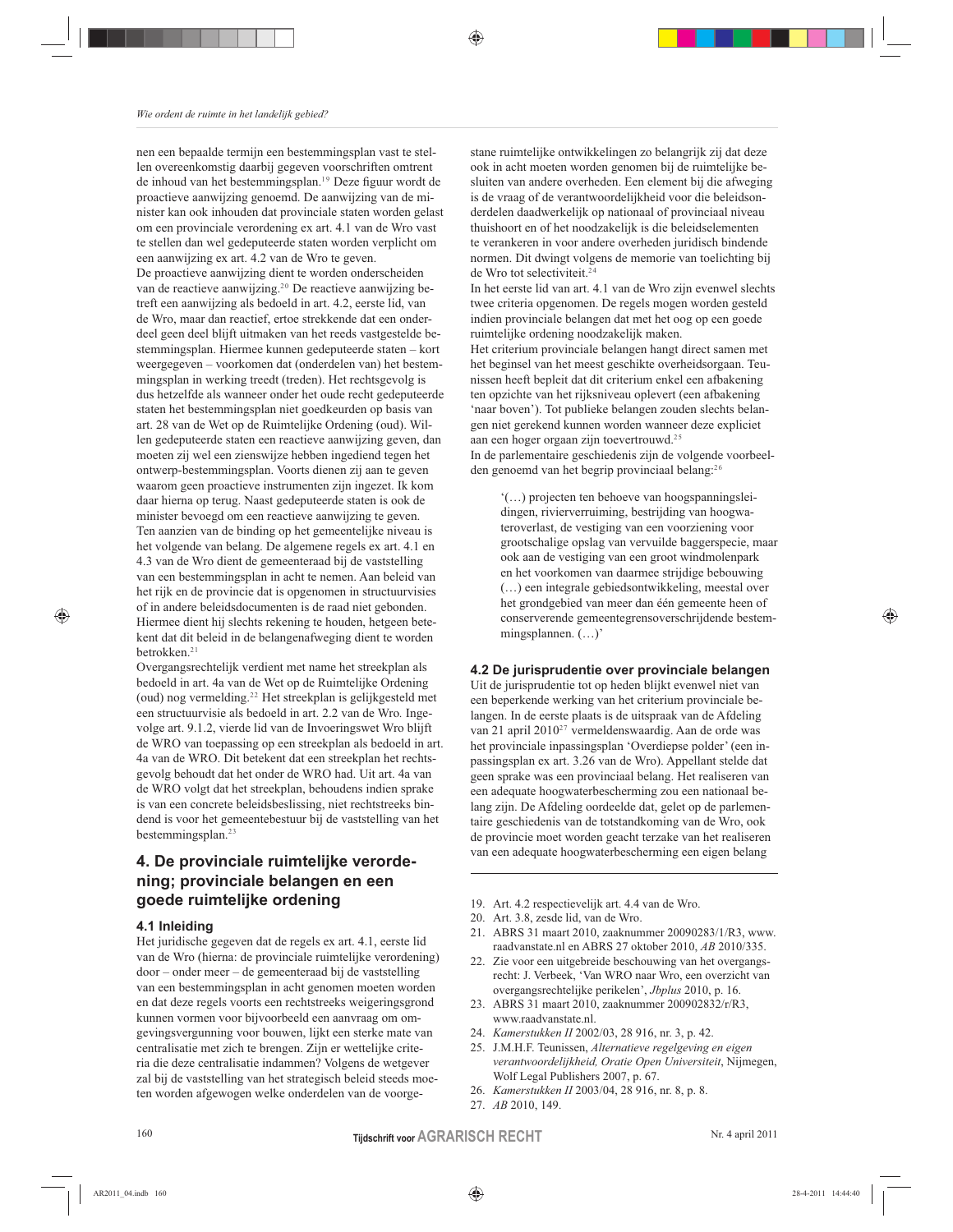en taak te hebben, complementair aan die van de rijksoverheid.<sup>28</sup> De Afdeling verwees hierbij naar de volgende passage uit de parlementaire geschiedenis:<sup>29</sup>

'(...) Overigens is het van belang te onderkennen, dat we in formele zin in Nederland één overheid kennen, in weerwil van het spraakgebruik waarbij termen als 'andere overheden' worden gehanteerd. Die ene overheid is territoriaal gelaagd. Voor veel vraagstukken is het ook volstrekt onmogelijk om verantwoordelijkheden exclusief toe te delen naar één overheidsniveau. Denk als voorbeeld aan het energiebeleid of het waterkwantiteitsbeleid. De maatschappelijke taken die de verschillende overheidsniveaus op die twee genoemde terreinen hebben zijn dikwijls complementair. Ik vind het van belang dit te onderkennen omdat in de door de leden gestelde vragen de mogelijke opvatting doorschemert dat indien een vraagstuk tot een provinciaal of nationaal belang wordt verklaard, de behartiging daarvan een exclusief karakter zou hebben, dus met uitsluiting van de bevoegdheden op een lager overheidsniveau. Niets is minder waar. (...)'

In de uitspraak van de Afdeling van 20 oktober 2010<sup>30</sup> was een reactieve aanwijzing aan de orde die zag op een bestemmingsplan dat reclamemasten hoger dan 6 meter mogelijk maakte, terwijl de provinciale ruimtelijke verordening deze masten juist verbood. Gelet op de zojuist aangehaalde voorbeelden uit de memorie van toelichting (hoogspanningsleidingen, rivierverruiming, etc.) was het nog maar zeer de vraag of wel een provinciaal belang aan de orde was. De Afdeling overwoog dat niet viel in te zien dat het provinciebestuur zich niet in redelijkheid het belang van het voorkomen van een inbreuk op de kwaliteit van het stedelijk gebied en het buitengebied in de provincie Groningen en in samenhang daarmee het belang van het voorkomen van ontsiering van het landschap als provinciaal belang had kunnen aantrekken. In de uitspraak van 2 februari 2011<sup>31</sup> ging het om een reactieve aanwijzing die betrekking had op een agrarisch bouwblok in een bestemmingsplan. Het belang van zuinig ruimtegebruik in het buitengebied en daarmee het belang van het voorkomen van een inbreuk op de kwaliteit van het buitengebied zijn provinciale belangen, aldus de Afdeling. Inmiddels heeft de Afdeling zich nog een aantal malen in vergelijkbare bewoordingen geuit.<sup>32</sup>

Kortom: de Afdeling neemt vrij snel aan dat een belang een provinciaal belang is, mede omdat de taken op de verschillende overheidsniveaus complementair kunnen zijn. Het criterium provinciale belangen lijkt niet of nauwelijks beperkende betekenis te hebben.

Met betrekking tot de Wet op de Ruimtelijke Ordening (oud) is mij overigens wel een uitspraak bekend waarin de Afdeling uitmaakte dat van bovengemeentelijke belangen geen sprake was.<sup>33</sup> Het betrof een bestemmingsplan voor een begraafplaats. Gedeputeerde staten vonden dat de afstand tussen de begraafplaats en de omliggende woningen te kort was en onthielden goedkeuring. Ten onrechte, volgens de Afdeling. De Afdeling oordeelde dat er geen bovengemeentelijke belangen aan de orde waren en dat gedeputeerde staten daarom de bandbreedte die zij hadden bij het gebruik van de goedkeuringsbevoegdheid overschreden hadden. Voorshands heeft deze jurisprudentie echter geen vervolg gekregen.

#### 4.3 Een goede ruimtelijke ordening

♠

Van het tweede criterium, een goede ruimtelijke ordening, gaat geen beperkende werking uit tussen overheidsniveaus. Ontbreekt de ruimtelijke relevantie, dan mogen op de voet van art. 4.1 van de Wro geen regels worden gesteld. Evenmin mag dan bijvoorbeeld het gemeentelijke bestemmingsplan het betreffende onderwerp regelen.<sup>34</sup> Het begrip een goede ruimtelijke ordening betreft immers de centrale norm van de Wro. Hierbij speelt het specialiteitsbeginsel een rol. Het specialiteitsbeginsel houdt kort gezegd in dat een administratieve wet uitsluitend op haar eigen afgebakende terrein mag worden toegepast en daarom niet mag dienen tot het bereiken van daarbuiten gelegen doeleinden. Bovendien mogen de in die wet neergelegde bestuursbevoegdheden niet voor een ander doel worden aangewend dan voor het doel dat de wetgever bij de toekenning van de bevoegdheden voor ogen stond. De centrale norm in de Wro is een goede ruimtelijke ordening<sup>35</sup>. Zo is het sinds geruime tijd in bestemmingsplannen opgenomen onderscheid tussen grondgebonden en niet-grondgebonden bedrijven ruimtelijk relevant (van belang vanuit het oogpunt van een goede ruimtelijke ordening).<sup>3</sup>

Maar wat te denken van een absoluut verbod op de uitbreiding van de stalvloeroppervlakte van een nertsenhouderij, zoals bijvoorbeeld tot voor kort in de Omgevingsverordening provincie Groningen 2009 was opgenomen?<sup>37</sup> Een dergelijke regeling mist mijns inziens ruimtelijke relevantie. De ruimtelijke effecten van een nertsenhouderij zijn niet anders dan die van een ander type niet-grondgebonden bedrijf. Overigens behoort de melkrundveehouderij van oudsher in bestemmingsplannen tot de grondgebonden tak. Gelet op de voortdurende tendens van schaalvergroting in de melkrundveehouderij lijkt er steeds meer behoefte te zijn om deze tak ook tot de niet-grondgebonden veehouderij te kunnen rekenen. Hiertoe worden tal van eisen gesteld waarvan het op het eerste gezicht de vraag is of deze ruimtelijke relevant zijn, maar die de Afdeling wel heeft gesanctioneerd, zoals eisen met betrekking tot weidegang en mestafzet. Ik verwijs kortheidshalve naar paragraaf 4.3 de bijdrage van Bruil die elders in dit tijdschrift is opgenomen.<sup>38</sup> Ook kan verwezen

- 28. Voorts achtte de Afdeling van belang dat uit hoofdstuk 7 van deel 4 van de planologische kernbeslissing 'Ruimte voor de rivier', waarin ook de ontpoldering van de Overdiepse Polder is opgenomen, blijkt dat de projecten uit de pkb niet alle worden geïnitieerd en gerealiseerd op rijksniveau.
- 29. Kamerstukken I 2005/06, 28 916, C, p. 4.
- 30. Zaaknummer 200910210/1/R1, www.raadvanstate.nl.
- 31. Zaaknummer 2009102224/1/R3, www.raadvanstate.nl.
- 32. ABRS 2 februari 2011, zaaknummer 20100912/1/R3 en ABRS 23 maart 2011, zaaknummer 201001881/1/R2, www.raadvanstate.nl.
- 33. ABRS 6 juli 2005, BR 2005/790.
- 34. Art. 3.1 van de Wro.
- 35. Onder andere art. 3.1 van de Wro.
- 36. Zie bijvoorbeeld reeds KB 2 november 1979, AB 1980/234.
- 37. Art. 4.18, eerste lid jo. vijfde lid (oud) van de Omgevingsverordening provincie Groningen 2009.
- 38. D.W. Bruil, 'Het bestemmingsplan buitengebied', Agr.r. 2011, 4, p. 130 e.v.

⊕

♠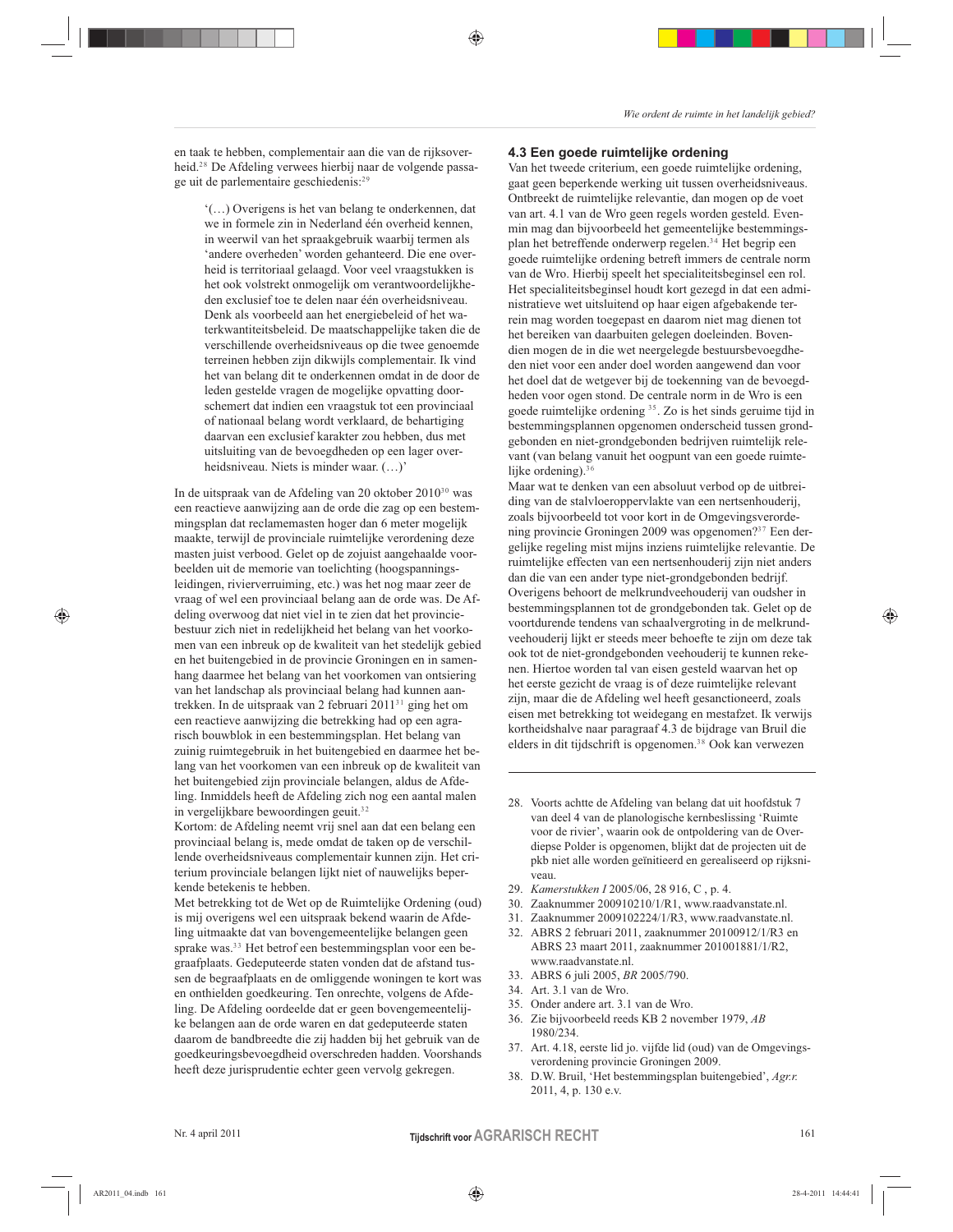worden naar de Verordening ruimte Noord-Brabant 2011. Grondgebonden melkrundveehouderij is in de begripsomschrijvingen van deze verordening uitgezonderd van de intensieve veehouderij. Volgens de toelichting bij de verordening zijn melkrundveehouderijen die op de huiskavel en de directe omgeving voldoende areaal grond ter beschikking hebben voor ruwvoederproductie en/of weidegang in ieder geval grondgebonden. Een indicatie voor de aard van de bedrijfsvoering wordt volgens de toelichting gegeven door het gebruikte stalsysteem en de feitelijke inrichting van de stal. Voor de vraag of er voldoende areaal grond voor ruwvoederproductie aanwezig is, wordt nagegaan hoe de ligging van de stallen ten opzichte van aangrenzende gronden en de omvang van de aangrenzende gronden is. Het raadplegen van de vereiste milieuvergunning of melding en de meitellingen zijn tevens een hulpmiddel, aldus nog steeds de toelichting. De regeling lijkt (te) rechtsonzeker. Indien en voorzover aan de toelichting al voldoende betekenis zou toekomen, ontbreken duidelijke toetsbare criteria.

Dat het begrip een goede ruimtelijke ordening zeker niet eng wordt uitgelegd door de Afdeling, blijkt ook uit haar uitspraak van 16 juni 2010.<sup>39</sup> De Afdeling achtte in die kwestie een aanlegvergunningenstelsel voor de teelt van alle soorten ruwvoedergewassen, behalve gras, nodig uit oogpunt van een goede ruimtelijke ordening. Met de motivering dat ruwvoedergewassen niet passen in het landelijk gebied nam de Afdeling genoegen.

Kortom: mits ruimtelijk relevant, kan de provincie door middel van de regels ex art. 4.1 van de Wro diverse onderwerpen regelen. Van een beperkende werking 'naar beneden', ten opzichte van de gemeente (het bestemmingsplan), lijkt niet of nauwelijks sprake. Provinciale staten lijken een ruime bevoegdheid te hebben.

#### 4.4 Indirecte toetsing

◈

Van belang is voorts dat tegen de ruimtelijke verordening ingevolge art. 8:2, onder a, van de Algemene wet bestuursrecht geen beroep kan worden ingesteld. Omdat de verordening op het gemeentelijke niveau in acht moet worden genomen en vanwege de mogelijkheid om de verordening rechtstreeks te laten werken, had het mijns inziens veel meer voor de hand gelegen om het zo te regelen dat tegen de verordening kan worden opgekomen overeenkomstig de regels voor het bestemmingsplan. Daar heeft de wetgever echter niet voor gekozen. Derhalve kan de verordening slechts indirect, bijvoorbeeld (bestuursrechtelijk) in een beroepsprocedure ter zake een omgevingsvergunning of een bestemmingsplan aan een toetsing worden onderworpen. Ook een vordering op grond van onrechtmatige regelgeving bij de rechter is denkbaar. In alle gevallen betreft het evenwel een exceptieve toetsing.<sup>40</sup> Gelet op de aard van de wetgevende functie en de positie van de rechter in ons staatsbestel dient de rechterlijke toets evenwel terughoudend te zijn. Schlössels e.a. spreken van rechterlijke behoedzaamheid.<sup>41</sup> Er zou een voorkeur te herkennen zijn om de toets aan de algemene beginselen van behoorlijk bestuur in te kleden via het verbod van willekeur. De recente jurisprudentie van de Afdeling over geurverordeningen vormt een mooi voorbeeld. In haar uitspraak van 31 maart 2010<sup>42</sup> overwoog de Afdeling onder verwijzing naar het Landbouwspuitvliegarrest<sup>43</sup> dat een geurverordening onverbindend kan zijn indien het in strijd is met een hoger wettelijk voorschrift dan wel een algemeen rechtsbeginsel. De Afdeling overwoog dat het aan de gemeenteraad is om de verschillende bij de geurverordening betrokken belangen tegen elkaar af te wegen. De rechter dient slechts te beoordelen of de betrokken belangen zodanig onevenwichtig zijn afgewogen, dat het bestuursorgaan niet in redelijkheid tot het besluit is kunnen komen. Daarbij heeft de rechter niet tot taak om de waarde of het maatschappelijk gewicht dat aan de betrokken belangen moet worden toegekend naar eigen inzicht vast te stellen, terwijl de rechter ook overigens terughoudendheid dient te betrachten, aldus nog steeds de Afdeling.

#### 4.5 Afronding

♠

Het vorenstaande in aanmerking nemende, lijkt het zo te zijn dat daar waar provincie en gemeente van mening verschillen over de inrichting van het landelijk gebied, de provincie in veel gevallen aan het langste eind zal trekken. Daar lijkt het in de praktijk ook op neer te komen, hetgeen ik in de volgende paragraaf zal adstrueren.

# 5. De provinciale ruimtelijke verordening in de praktijk

# 5.1 Inleiding

Op dit moment geldt in nagenoeg iedere provincie een verordening als bedoeld in art. 4.1 van de Wet ruimtelijke ordening dan wel is zo'n verordening in voorbereiding. Er is één uitzondering: de provincie Limburg. Die zal ik hierna eerst behandelen. Vervolgens sta ik stil bij twee provinciale ruimtelijke verordeningen, de Omgevingsverordening provincie Groningen 2009 en de Verordening ruimte van de provincie Noord-Brabant. Anders dan in Groningen, ligt in Noord-Brabant een concentratiegebied als bedoeld in de Reconstructiewet concentratiegebieden. Met name de wijze waarop deze verordeningen het thema intensieve veehouderij regelen houdt de gemoederen op dit moment bezig. Aan de hand van dat thema zal ik daarom hierna beide verordeningen behandelen. Na een beknopte schets van de inhoud van de relevante regelingen, stel ik bij iedere verordening enkele relevante juridische vragen aan de orde.

#### 5.2 Limburg

De provincie Limburg heeft in het zogenoemde Verdrag van Lille een overlegmodel afgesproken. De provincie sluit bestuursakkoorden (afsprakenkaders) met gemeenten gericht op doorvertaling van de provinciale belangen in (onder meer) het bestemmingsplan. Ook de rijksbelangen die op grond van de AMvB Ruimte (waarop ik zo dadelijk terugkom) verwerkt moeten worden in een provinciale ruimtelijke verordening zullen slechts terugkomen in de afsprakenkaders. Het komt er dus op neer dat de provincie Limburg afziet van de inzet van de proactieve bevoegdheden die de Wro haar biedt. Mocht het nodig zijn (lees: mocht een gemeente zich niet aan de afspraken houden en bijvoorbeeld een met het provinciale beleid strijdig bestemmingsplan

- 39. Agr.r. 2010/5616 met noot C.W.M. van Alphen.
- 40. Vgl. ABRS 22 februari 2006, zaaknummer 20050064768, www.raadvanstate.nl.
- 41. Schlössels e.a., Bestuursrecht in de sociale rechtstaat, zesde geheel herziene druk, Deventer, 2010, p. 343 en p. 1444 e.v. Zie ook R.M. van Male, 'Een hardnekkig misverstand: bestuurswetgeving is niet toetsbaar door uitsluiting van beroep bij de bestuursrechter', NTBR 2011, p. 67-68.
- 42. Zaaknummer 200905180/1/M2, www.raadvanstate.nl.
- 43. HR 16 mei 1986, NJ 1987, 251.

Nr. 4 april 2011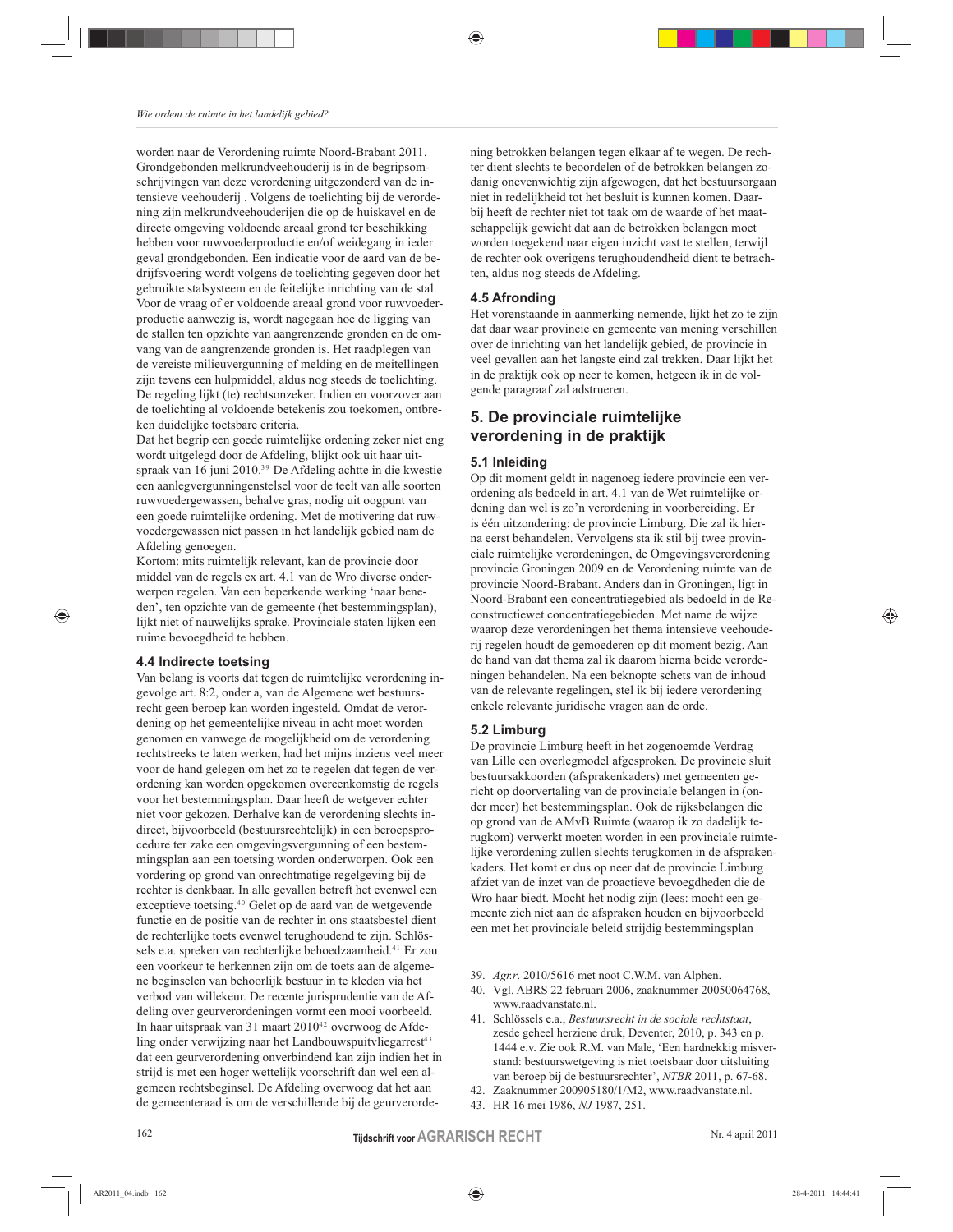vaststellen) dan kan reactief worden ingegrepen, zo is de gedachte. Het is evenwel nog maar zeer de vraag of gedeputeerde staten in zo'n geval een reactieve aanwijzing mogen geven. In de eerste plaats verwijs ik naar art. 3.8, zesde lid, derde volzin van de Wro. Gedeputeerde staten dienen aan te geven welke feiten, omstandigheden en overwegingen de provincie beletten het betrokken provinciaal belang met inzet van andere bevoegdheden te beschermen. Voorts kan worden verwezen naar de wetsgeschiedenis van de (Invoeringswet) Wro.<sup>44</sup> Daar is aangegeven dat het kenmerk van de reactieve aanwijzing is dat zij incidenteel en alleen in specifieke situaties wordt gebruikt en dat de bevoegdheid moet worden gezien als een vangnet- of noodrembevoegdheid. Voor de Limburgse situatie is specifieke de volgende passage van belang:45

'Van de zijde van de provincies is benadrukt dat ook door middel van andere methodieken besluitvormingskaders kunnen worden vastgesteld. Zij wijzen daarbij op de mogelijkheid van het maken van bestuurlijke afspraken en het vaststellen van beleidsregels door gedeputeerde staten voor de inzet van de reactieve aanwijzing, meer specifiek in gevallen waarin die bestuurlijke afspraken niet worden nagekomen. Dat samenstel kan in de ogen van de provincies even zo goed de nagestreefde 'helderheid vooraf' creëren waardoor van de inzet van algemene regels kan worden afgezien. Ook ik onderken de waarde van bestuurlijke afspraken. Zij kunnen helderheid bieden over de te bereiken doelstellingen en over de taken en rollen van de betrokken overheden daarbij. Niettemin, artikel 3.8, zesde lid, Wro bevat het criterium dat een reactieve aanwijzing kan worden gehanteerd, nl. wanneer feiten, omstandigheden en overwegingen het Rijk of de provincie beletten het betrokken belang met inzet van andere aan hen toekomende bevoegdheden te beschermen. De mogelijkheden voor de inzet van deze bevoegdheid zijn dus beperkt. De aanwijzing heeft een vangnetfunctie voor onvoorziene omstandigheden. Denkbaar is ook dat die wordt ingezet voor gevallen waarin het stellen van algemene regels overwogen of voorbereid worden. Ik vind dus ook dat de vangnetbevoegdheid van de reactieve aanwijzing<sup>46</sup> niet de functie kan vervullen van een permanent inzetbaar handhavingsinstrument voor het naleven van bestuurlijke afspraken of afdwingen van beleidsopvattingen. Seriële aanwending van de reactieve aanwijzing voor borging van bestuurlijke afspraken of beleid of beleidsregels, vastgelegd in nota's of visies past niet in het stelsel van de Wro. Waar provinciale of nationale belangen in het geding zijn, geeft de wet bevoegdheden aan de provincies of het Rijk om die belangen te kunnen borgen. Maken zij gebruik van deze bevoegdheden dan zullen gemeenten hun beleid daarop moeten aanpassen. Maken zij geen gebruik van die bevoegdheden dan zijn gemeenten in principe vrij om hun beleid naar eigen inzicht vorm te geven. In uitzonderingsgevallen kunnen de provincies of het Rijk reactief optreden. Hiervoor zullen zij wel een sterke motivering kunnen overleggen.'

De provincie Limburg lijkt zich bewust van het risico dat ik hiervoor geschetst heb. Zo blijkt uit provinciale documenten dat rekening wordt gehouden met de mogelijkheid dat een

Nr. 4 april 2011

reactieve aanwijzing om voornoemde reden wordt vernietigd. De oplossing die wordt voorgesteld is eenvoudig.<sup>47</sup>

'Dan moet een andere aanpak worden gekozen die wél werkt of is toegestaan. Die flexibiliteit willen wij op voorhand claimen.'

#### 5.3 Groningen

♠

Provinciale staten van Groningen hebben de Omgevingsverordening provincie Groningen 2009 (hierna: de Omgevingsverordening) in maart 2011 gewijzigd. Ten aanzien van de intensieve veehouderij hebben zij de broekriem (nog) strakker aangetrokken. Van belang is art. 4.18 van de Omgevingsverordening:

 $\cdot$ (...)

1. Een bestemmingsplan voorziet niet in de nieuwvestiging van een hoofd- of neventak intensieve veehouderij.

2. Een bestemmingsplan dat betrekking heeft op een agrarisch bedrijf waar ten tijde van de inwerkingtreding van deze herziening reeds intensieve veehouderij wordt uitgeoefend en dat gelegen is binnen een op kaartbijlage 14 aangegeven:

a. wit gebied voorziet niet in een toename van stalvoeroppervlakte ten behoeve van intensieve veehouderii:

b. geel gebied voorziet niet in een toename van stalvloeroppervlakte ten behoeve van intensieve veehouderij tot een oppervlakte groter dan 5000m2; c. groen gebied voorziet niet in een toename van stalvloeroppervlakte voor zover groter dan 7500m2. 3. Een bestemmingplan als bedoeld in het tweede lid stelt regels die erin voorzien dat binnen gebouwen ten hoogste één bouwlaag gebruikt mag worden voor het houden van dieren.

4. Het in het tweede lid gestelde is niet van toepassing voor zover de toename van de stalvloeroppervlakte noodzakelijk is om daarmee tegemoet te komen aan aangescherpte eisen op het gebied van milieu en dierenwelzijn en het aantal te houden dieren daarbij niet toeneemt.

In art. 4.51, eerste lid onder h van de Omgevingsverordening is de rechtstreekse werking van het vorenstaande geregeld. Behoudens voor zover uitbreiding van stalvloeroppervlakte noodzakelijk is om tegemoet te komen aan aangescherpte eisen op het gebied van milieu en dierenwel-

- 44. Kamerstukken I 2007/08, 30 938, C, p. 19 e.v.
- 45. Eveneens Kamerstukken I 2007/08, 30 938, C, p. 19 e.v. 46. Overigens heeft de Afdeling bestuursrechtspraak van de Raad van State voorshands geen probleem gezien in het geven van een reactieve aanwijzing in gevallen waarin de verordening (min of meer) in voorbereiding was, maar nog geen sprake was van een geldende verordening. Ik verwijs naar de uitspraken van de Afdeling van 20 oktober 2010 (AB 2010/298) en 2 februari 2011 (zaaknummers 200910224/1/R3 en 201009121/1/R3, www.raadvanstate.  $nl)$
- 47. Http://www.limburg.nl/Beleid/Ruimtelijke\_Ontwikkeling en Volkshuisvesting/Ontwikkelingsplanologie/ Nieuwe\_wet\_ruimtelijke\_ordening/Afsprakenkaders.

⊕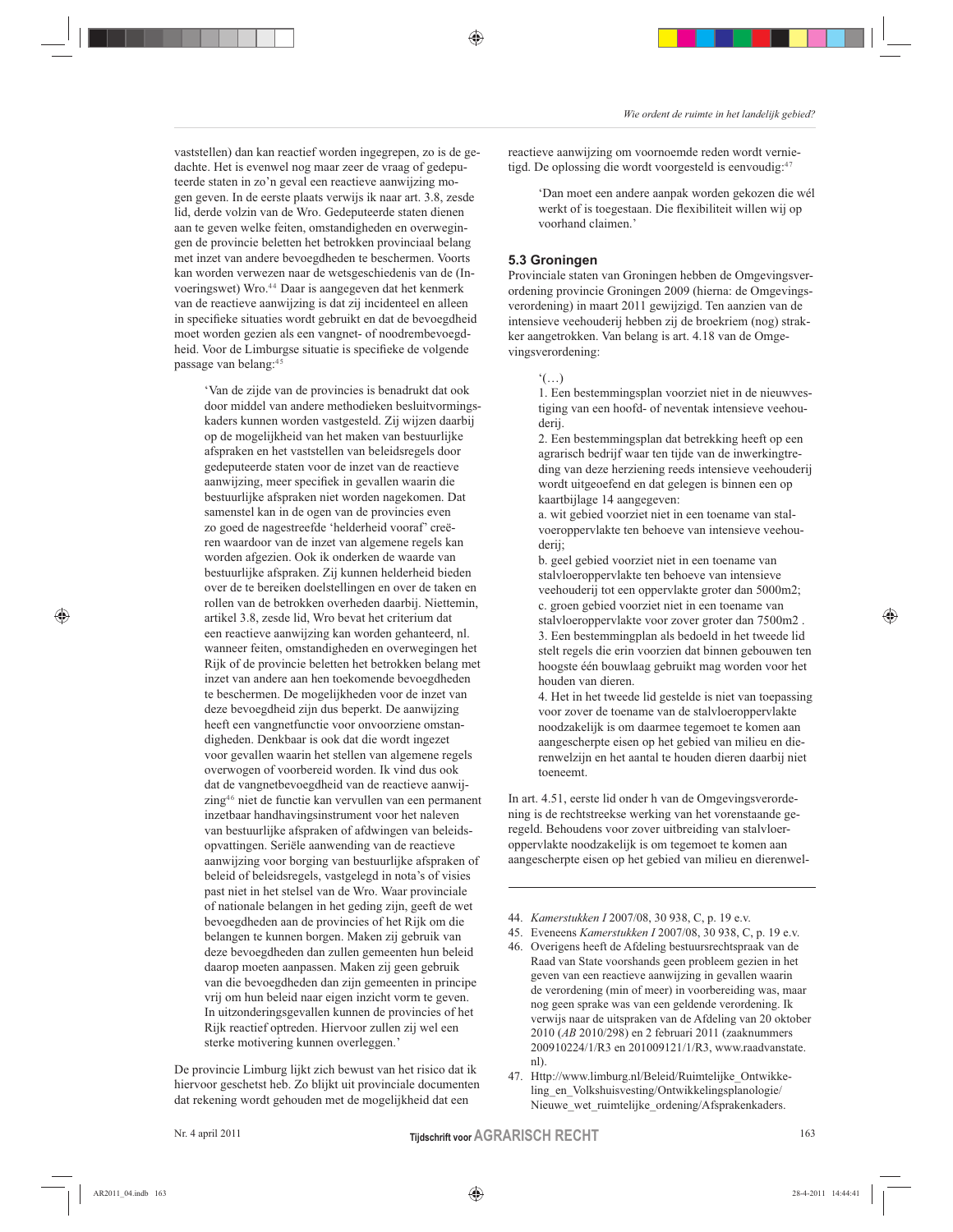zijn, is het verboden om ten behoeve van de uitoefening van intensieve veehouderij nieuwe agrarische bedrijfsgebouwen op te richten of bestaande agrarische bedrijfsgebouwen daarvoor aan te wenden of uit te breiden, indien dit leidt tot een grotere stalvloeroppervlakte dan de in art. 4.18 van de Omgevingsverordening per gebied vermelde.

Voor een goed begrip van de impact van deze regeling is van belang dat het overgrote deel van de provincie Groningen is aangewezen als wit gebied.

Er zijn verder overgangsrechtelijke bepalingen opgenomen, al gaat de vergelijking met het overgangsrecht bij bestemmingsplannen<sup>48</sup> mank, nu aan het overgangsrecht geen rechtstreekse rechten te ontlenen zijn, maar nadere besluiten vereist zijn. Anderzijds is het overgangsrecht juist ruimer dan bij een bestemmingsplan, nu meer rekening gehouden wordt met gewekt vertrouwen. Ingevolge art. 6.5, vierde lid van de Omgevingsverordening kunnen gedeputeerde staten verklaren geen bedenkingen te hebben (in de zin van art. 2.27 van de Wabo) tegen het bij omgevingsvergunning afwijken van de rechtsreeks werkende bepaling (art. 4.51, eerste lid onder h van de Omgevingsverordening), mits hen gebleken is dat voor 15 december 2010 'een vergunningaanvraag is ingediend, dan wel niet is ingediend, maar wel de procedure in het kader van de 'bouwblok op maat' methode aantoonbaar is gestart en daarom nog geen vergunningaanvraag is ingediend'. Voorts zijn gedeputeerde staten op de voet van art. 6.5, vijfde lid van de Omgevingsverordening bevoegd om, voor zover in een bestemmingsplan dat voor inwerkingtreding van het nieuwe art. 4.18 van de Omgevingsverordening overeenkomstig art. 3.8 van de Wro in procedure is gebracht, regels zijn opgenomen die hiermee in strijd kunnen zijn, op een met redenen omkleed verzoek van burgemeester en wethouders ontheffing te verlenen. Het is niet helder want onder vergunningaanvraag dient te worden verstaan. Welke vergunning wordt bedoeld? Kan het bijvoorbeeld ook een milieuvergunning zijn? Dient het een ontvankelijke aanvraag te betreffen? Wat wordt verder verstaan onder de procedure voor de bouwblok op maat methode? Heeft men het oog gehad op de bestemmingsplanprocedure of kan het ook het vooroverleg betreffen? Op het overgangsrecht kom ik verderop bij de Noord-Brabantse verordening terug.

De Groningse aanpak is straf te noemen.<sup>49</sup> Het wit gebied is, zoals ik reeds aangaf, veruit het grootste gebied. Met name ten aanzien van bestaande bedrijven in het wit gebied lijkt de schoen te wringen. In het algemeen kunnen aan een geldend bestemmingsplan geen blijvende rechten kunnen worden ontleend. Bij een inperking van bestaande rechten dient het bestuursorgaan uiterst zorgvuldig te werk te gaan.<sup>50</sup> Volgens vaste jurisprudentie van de Afdeling dient aan bestaande bedrijven in beginsel wel voldoende mogelijkheden te worden geboden om ook op termijn levensvatbaar en renderend te kunnen zijn.<sup>51</sup> Er zal steeds een materiële aanleiding moeten zijn om beperkingen op te leggen, bijvoorbeeld de aanwijzing van (zeer) kwetsbare gebieden als bedoeld in de Wet ammoniak en veehouderij.<sup>52</sup>

Van belang is voorts dat indien een beperking gemotiveerd kan worden met een materiële aanleiding, daarmee nog niet zonder meer sprake van een goede ruimtelijke ordening. De 'planwetgever' en het hogere bestuursorgaan dat een bevoegdheid op de voet van de Wro aanwendt (bijvoorbeeld het vaststellen van een ruimtelijke verordening) dienen zich er van te vergewissen of het financiële nadeel aan

de zijde van de veehouder(s) gecompenseerd wordt. Ik verwijs hierbij naar de uitspraak van de Afdeling van 3 september  $2003$ :<sup>5</sup>

♠

"(...) Wel is de Afdeling van oordeel dat dit voorschrift ten onrechte niet de mogelijkheid biedt het bouwvlak te vergroten in die gevallen, waarin de continuïteit van een niet-grondgebonden bedrijf in het geding is en er geen alternatieve oplossing is. Dit klemt te meer nu het inzicht in de (on)gewenste ontwikkelingen voor reconstructie van de zandgronden ten tijde van het bestreden besluit nog niet vaststond en een beleidskader voorzien van de nodige flankerende maatregelen ontbrak. De gemeenteraad was zich dit blijkens de overwegingen van het vaststellingsbesluit bewust.  $(...)$ 

Een intensieve veehouder in een wit gebied kan zijn stalvloeroppervlak niet meer uitbreiden, ongeacht de omvang van het huidige stalvloeroppervlak.<sup>54</sup> Weliswaar is een uitbreiding vanwege eisen op het gebied van milieu en dierenwelzijn nog mogelijk,<sup>55</sup> maar een dergelijke aanpassing zonder dat tegelijkertijd het aantal dieren wordt uitgebreid zal bedrijfseconomisch gezien veelal niet haalbaar zijn. De betreffende veehouderij zal evenwel aangepast moeten worden, onder andere vanwege de milieu- en welzijnseisen. Indien niet wordt aangepast, resteert slechts één optie: staken. Verplaatsen naar een ander gebied (geel of groen) is, nog afgezien van de daar geldende maximale oppervlakten, geen optie. Nieuwvestiging is immers uitgesloten.<sup>56</sup> De verordening lijkt dus een koude sanering van de intensieve veehouderij met zich te brengen, althans voor zover niet verder dan de provinciegrenzen gekeken wordt.

De Groningse aanpak zoals die blijkt uit de Omgevingsverordening verschilt dan ook op een belangrijk punt met de sanering van intensieve veehouderij elders in het land. Ik verwijs hierbij naar de concentratiegebieden (de reconstructiegebieden) en neem de hiervoor aan de orde gestelde intensieve veehouderij in een wit gebied die zijn bedrijf dient aan te passen aan milieu- en welzijnseisen weer als voorbeeld. Het wit gebied zou kunnen worden vergeleken met een extensiveringsgebied. Een extensiveringsgebied is een ruimtelijk begrensd gedeelte van een reconstructiegebied met het primaat wonen of natuur, waar uitbreiding, hervestiging of nieuwvestiging van intensieve veehouderij onmogelijk is.<sup>57</sup> In de concentratiegebieden wordt de intensieve veehouderij evenwel perspectief geboden in de landbouwontwikkelings-

- 48. Vgl. art. 3.2.1 e.v. van het Bro.
- 49. Zo wordt ook geoordeeld in het bericht 'Groningen treedt streng op tegen intensieve veeteelt', www.vromtotaal.nl, 11 maart 2011.
- 50. Bijvoorbeeld ABRS 20 mei 2009, zaaknummer 200800791/1, www.raadvanstate.nl.
- 51. Vgl. r.o. 2.7.1.2. van ABRS 4 september 2002, zaaknummer 199900480/1, www.raadvanstate.nl.
- 52. Vgl. ABRS 30 januari 2002, zaaknummer 200100325/1, www.raadvanstate.nl.
- 53. Agr.r. 2003, 5182.
- 54. Art. 4.18, tweede lid onder a van de Omgevingsverordening.
- 55. Art. 4.18, vierde lid van de Omgevingsverordening.
- 56. Art. 4.18, eerste lid van de Omgevingsverordening.
- 57. Art. 1 van de Reconstructiewet concentratiegebieden.

164

#### **Tijdschrift voor AGRARISCH RECHT**

Nr. 4 april 2011

◈

♠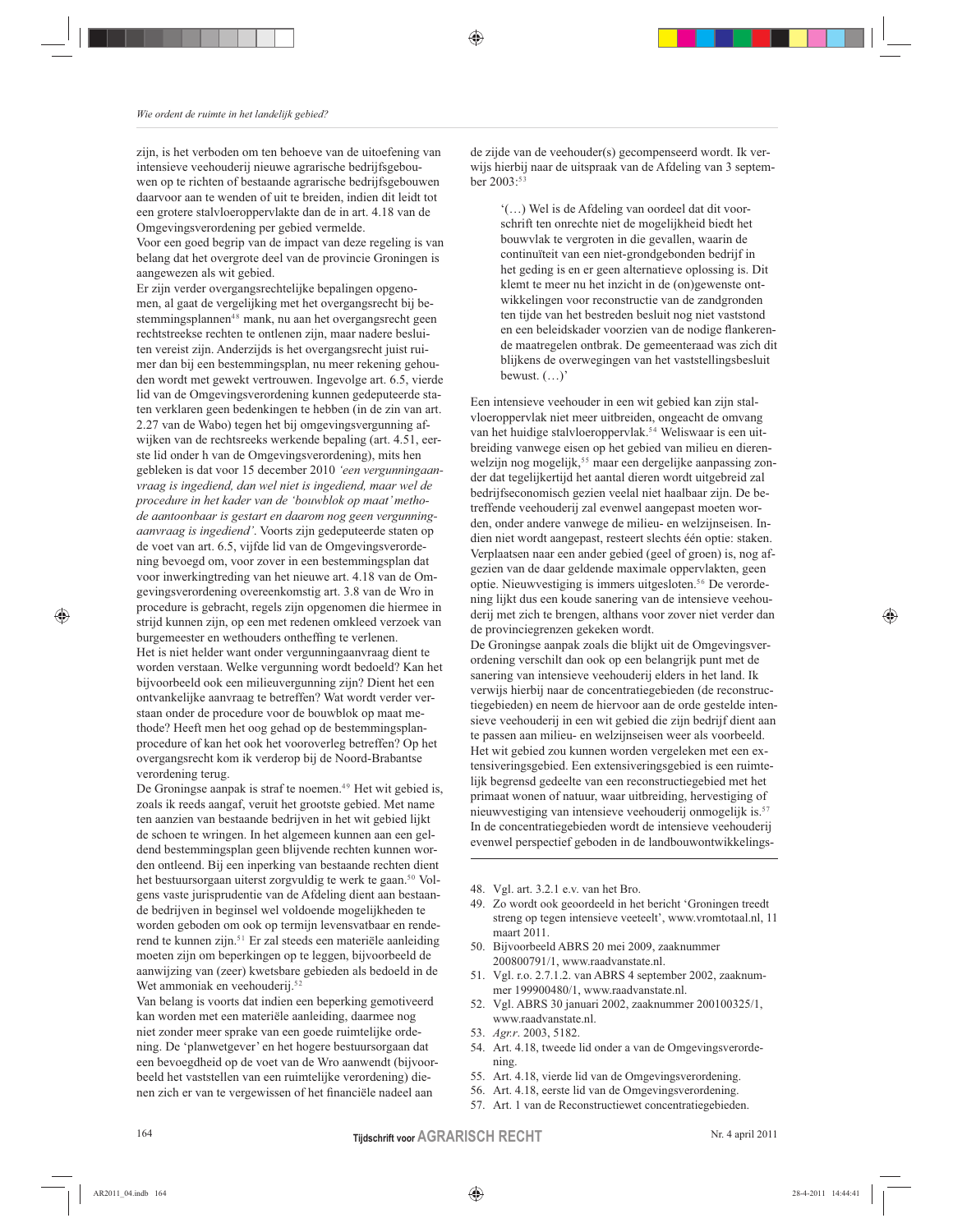gebieden (in dezelfde of een aangrenzende regio). De landbouwontwikkelingsgebieden hebben het primaat landbouw. Daar is uitbreiding, hervestiging en nieuwvestiging mogelijk.<sup>58</sup> Aldus wordt een koude sanering voorkomen. De Groningse variant kent evenwel geen landbouwontwikkelingsgebieden.

De Groningse regeling is in belangrijke mate ingegeven door de huidige maatschappelijke discussie over de ethische aspecten van megastallen (waarover hierna meer) en het risico van de verspreiding van (dier)ziekten. Ten aanzien van het risico van de verspreiding van dierziekten is van belang dat volgens de meest recente jurisprudentie van de Afdeling hierin geen aanleiding kan worden gezien om de intensieve veehouderij aan banden te leggen. Ik verwijs naar de uitspraak van de Afdeling van 1 december 2010:<sup>59</sup>

'(...) 2.3. [appellant] en anderen voeren aan dat het plan met het oog op de risico's voor de volksgezondheid in verband met Q-koorts in strijd is met een goede ruimtelijke ordening, nu het ter plaatse een uitbreiding van de bestaande geitenhouderij mogelijk maakt. Volgens hen had de raad deze uitbreiding niet moeten toestaan. 2.3.1. De raad betoogt dat ook ziekten als varkenspest en mond- en klauwzeer niet hebben geleid tot de definitieve sluiting van stallen en dat de problemen rondom Q-koorts uiteindelijk zullen verminderen. Voorts is volgens de raad per 19 december 2009 de vestiging en uitbreiding van geitenen schapenhouderijen stilgelegd. Ter beperking van het risico van verspreiding van Q-koorts zullen extra voorschriften worden opgenomen in de milieuvergunning voor de geitenhouderij met betrekking tot gedragsregels, regels voor het houden van dieren, regels voor de afvoer en opslag van mest en gier en regels inzake het voorkomen van de aantrekking van insecten en ongedierte, aldus de raad. 2.3.2. De raad heeft zich in redelijkheid op het standpunt kunnen stellen dat de risico's van Q-koorts voor de volksgezondheid geen aanleiding geven om de uitbreiding niet toe te staan. Daarbij neemt de Afdeling in aanmerking dat de bestrijding van besmettelijke dierenziekten zijn regeling primair vindt in andere wetgeving en dat voorts aan de milieuvergunning voorschriften kunnen worden verbonden die de gevolgen voor de volksgezondheid voorkomen dan wel beperken. [appellant] en anderen hebben niet aannemelijk gemaakt dat op die manier de risico's voor de volksgezondheid niet afdoende zouden kunnen worden beperkt.(...)'

Eerder had de Afdeling ten aanzien van een wijzigingsplan ex art. 3.6 van de Wro al in gelijke zin geoordeeld<sup>60</sup>. Het komt er dus op neer dat het risico van verspreiding van (dier)ziekten volgens (inmiddels) vaste jurisprudentie van de Afdeling een ruimtelijk relevant aspect is, maar dat de regulering hiervan primair via een andere toetsingskader (de Gezondheids- en welzijnswet voor dieren) dient plaats te vinden. Tegen die achtergrond is het niet goed denkbaar dat met de angst voor de verspreiding van (dier)ziekten als argument, het overgrote deel van de intensieve veehouderij in de provincie Groningen op slot mag worden gezet. Gezien het vorenstaande zijn veel Groningse intensieve veehouders in beginsel in een planologisch nadeligere positie komen te verkeren. Onder andere ten aanzien van de rechtstreeks werkende regels zijn de intensieve veehouders genoodzaakt om een verzoek om planschadevergoeding (volgens de Wro: tegemoetkoming in schade) in te dienen (art. 6.1, tweede lid sub e van de Wro biedt hiervoor de basis) bij burgemeester en wethouders. Deze kunnen echter voor rekening van de provincie komen.<sup>61</sup> Gelet op het rigoureuze effect van de planologische wijziging zou het wel eens om aanzienlijk bedragen kunnen gaan.

#### 5.4 Noord-Brabant

♠

De provincie Noord-Brabant heeft, mede als gevolg van burgerinitiatieven, het reconstructiebeleid<sup>62</sup> heroverwogen en op onderdelen aangepast. Op 19 maart 2010 behandelden provinciale staten het burgerinitiatief inzake negatieve gevolgen schaalvergroting intensieve veehouderij. Tijdens deze vergadering werd een voorbereidingsbesluit genomen waardoor er een onmiddellijke bouwstop voor de intensieve veehouderij in werking trad. Dit vooruitlopend op de Verordening Ruimte Noord-Brabant 2011 (hierna: 'de Verordening ruimte').<sup>63</sup> De Verordening ruimte bevat een, ten opzichte van onder andere de reconstructieplannen, vrij drastische beleidswijziging.

(...) Artikel 9.4 Regels voor landbouwontwikkelingsgebieden

1. Een bestemmingsplan dat is gelegen in een landbouwontwikkelingsgebied bepaalt dat:

a. Nieuwvestiging van een intensieve veehouderij niet is toegestaan:

b. Hervestiging van en omschakeling naar intensieve veehouderij zijn toegestaan;

c. Binnen gebouwen ten hoogste één bouwlaag gebruikt mag worden voor het houden van dieren met uitzondering van volière- en scharrelstallen voor legkippen waar ten hoogste twee bouwlagen gebruikt mogen worden;

d. Bouwblokken voor intensieve veehouderij die kleiner zijn dan 1,5 hectare tot een omvang van ten hoogste 1,5 hectare mogen uitbreiden;

e. Ingeval van uitbreiding op grond van d ten minste 10% van het bouwblok wordt aangewend voor een goede landschappelijke inpassing;

f. De bouw van een voorziening voor het opwekken van duurzame energie door middel van biomassavergisting ten behoeve van een agrarisch bedrijf is toegestaan

2. Tot het tijdstip waarop het bestemmingsplan dat in overeenstemming is met het eerste lid, onder c, in werking is getreden, geldt de regel dat binnen gebouwen ten hoogste één bouwlaag gebruikt mag worden

- 58. Art. 1 van de Reconstructiewet concentratiegebieden.
- 59. Zaaknummer 200910297/1/R3, www.raadvanstate.nl.
- 60. ABRS 3 november 2010 (zaaknummer 200909182/1/R2, www.raadvanstate.nl). Zie voor nog een ander voorbeeld: ABRS 9 februari 2011, zaaknummer 200907470/1/R3, www.raadvanstate.nl.
- 61. Art. 6.8 van de Wro.
- 62. Het beleid op grond van de Reconstructiewet concentratiegebieden.
- 63. Deze verordening is in twee fasen vastgesteld. Daarom wordt gesproken van de Verordening ruimte fase 1 en de Verordening ruimte fase 2. In deze bijdrage zal gerefereerd worden aan de geconsolideerde tekst zoals die geldt met ingang van 8 maart 2011.

◈

♠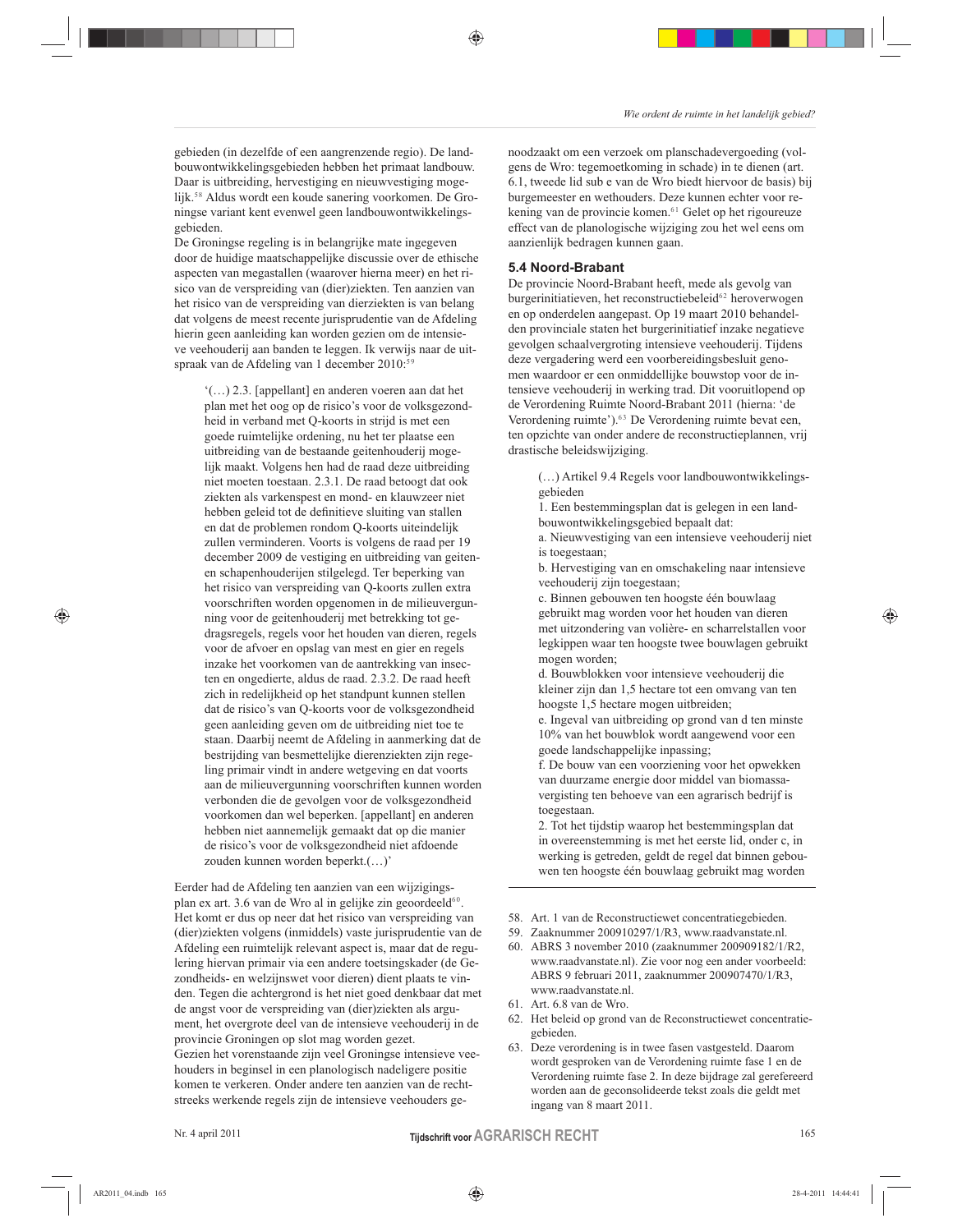voor het houden van dieren, met uitzondering van volière- en scharrelstallen voor legkippen waar ten hoogste twee bouwlagen gebruikt mogen worden. 3. In afwijking van het eerste lid, onder d, is voor bouwblokken die op 20 maart 2010 een omvang hebben van 1,5 hectare en geheel zijn benut, éénmalig uiterlijk tot 1 januari 2013 vergroting van het bouwblok boven de 1,5 hectare toegestaan om te kunnen voldoen aan de huisvestingseisen voortvloeiend uit het Besluit ammoniakemissie huisvesting veehouderij en uit de op grond van de Gezondheids- en welzijnswet voor dieren gestelde eisen.

♠

4. Gedeputeerde Staten kunnen ontheffing verlenen van het eerste lid, onder d, voor een bestemmingsplan dat voorziet in uitbreiding van een bouwblok ten behoeve van een intensieve veehouderij tot ten hoogste 2,5 hectare omvang van het bouwblok binnen door hen aangewezen landbouwontwikkelingsgebieden of delen daarvan. (...)'

Zoals gezegd, vormt het vorenstaande een aanzienlijke aanscherping ten opzichte van het tot voor kort geldende beleid voor de intensieve veehouderij zoals dat (onder meer) is vastgelegd in de reconstructieplannen. Op grond van deze plannen mocht nieuwvestiging rechtstreeks worden toegestaan (nu is ontwikkeling nog enkel op bestaande locaties mogelijk), waren etagestallen niet verboden en mochten bouwblokken tot 2,5 hectare rechtstreeks worden toegestaan.<sup>64</sup> Bouwblokken groter dan 2,5 hectare waren niet uitgesloten.

Tegelijkertijd is uitgesproken dat van de 48 de landbouwontwikkelingsgebieden er 40 niet of deels niet geschikt worden geacht en dat derhalve nog nadere beleidswijzigingen zullen volgen. Ook de reconstructieplannen zullen hiertoe in een later stadium herzien worden.

Op dit moment gelden de reconstructieplannen evenwel nog onverkort. Dit doet de vraag rijzen of wel de juiste volgorde is gehanteerd. Hadden niet eerste de reconstructieplannen herzien moeten worden? In het reconstructieplan wordt beleid ontwikkeld ter bevordering van een goede ruimtelijke structuur, in het bijzonder met betrekking tot landbouw, natuur, bos, landschap, recreatie, water, milieu en infrastructuur, alsmede ter verbetering van een goed woon-, werk- en leefklimaat en van de economische structuur.<sup>65</sup> Het reconstructieplan is een bijzondere rechtsfiguur op basis van de Reconstructiewet concentratiegebieden, die naast de Wro staat. Dit ligt slechts anders indien onderdelen van het plan rechtstreeks doorwerken op basis van art. 27 van de Reconstructiewet concentratiegebieden. Van rechtstreekse doorwerking is bij de Noord-Brabantse reconstructieplannen geen sprake, zo blijkt onder andere uit de uitspraak van de Afdeling van 14 oktober 2009.<sup>66</sup> In deze uitspraak heeft de Afdeling het volgende overwogen:

'(...) De rechtbank heeft op zichzelf terecht overwogen dat het onderscheid dat de Afdeling in haar uitspraak van 30 mei 2007 met het in stand laten van de begrenzing van de integrale zoneringsgebieden voor de intensieve veehouderij, waarvan de extensiveringsgebieden deel uitmaken, heeft gemaakt tussen de werking enerzijds en de begrenzing anderzijds, niet zonder betekenis moet worden geacht. De rechtbank heeft daaraan evenwel ten onrechte de betekenis gehecht dat de doorwerking ingevolge art. 27 van

de Rwc voor die gebieden in stand is gebleven. De uitspraak van de Afdeling van 30 mei 2007 dient, gelet op de daaraan ten grondslag gelegde en hiervoor weergegeven overwegingen, zo te worden opgevat dat met de vernietiging van het besluit tot vaststelling van het reconstructieplan, voor zover art. 27 van de Rwc van toepassing is verklaard op de werking van de integrale zonering intensieve veehouderij, de planologische doorwerking ingevolge art. 27 van de Rwc van de in het reconstructieplan opgenomen deel 'integrale zonering voor de intensieve veehouderij' in haar geheel is komen te vervallen. In dit verband is van belang de overweging dat de in paragraaf 11.6.1. deel B van het reconstructieplan opgenomen beleidsuitspraken te weinig concreet zijn voor het aanmerken van (delen van) het reconstructieplan als vrijstelling als bedoeld in artikel 19 van de WRO, zodat met het van toepassing verklaren van artikel 27 van de Rwc op deze beleidsuitspraken, aan de voorwaarden voor toepassing van de in die bepaling vervatte doorwerkingsregeling niet is voldaan. Gelet op artikel 27, eerste lid, van de Rwc, gelden vorenbedoelde delen van het reconstructieplan dan ook evenmin als voorbereidingsbesluit als bedoeld in artikel 21 van de WRO. De enkele aanwijzing van het gebied, waarin het perceel is gelegen, als extensiveringsgebied, kan er dan ook niet toe leiden dat voor aanvragen om bouwvergunning voor binnen dat gebied te realiseren bouwplannen een aanhoudingsplicht, als bedoeld in artikel 50, eerste lid, van de Woningwet geldt. Daartoe dient een afzonderlijke bestemmingsplanprocedure te worden gevolgd, bij de vaststelling en toetsing waarvan, zoals de Afdeling in voormelde uitspraak heeft overwogen, de beleidsuitspraken over het grondgebruik binnen de zonering intensieve veehouderij worden betrokken.(...)'

De reconstructieplannen (en het daarin vervatte beleid) zijn mijns inziens na inwerkingtreding van de Verordening ruimte onverminderd relevant. Het betreft ruimtelijk relevant beleid waaraan getoetst moet worden. De koppeling tussen het reconstructieplan en het beleid op basis van de Wro is geregeld in art. 16, tweede lid van de Reconstructiewet concentratiegebieden. Daarin is bepaald dat ten aanzien van onderdelen van het reconstructieplan die een afwijking inhouden van een provinciale structuurvisie, de vaststelling van het reconstructieplan geldt als besluit tot herziening van de structuurvisie. Verder is art. 45 van de Reconstructiewet concentratiegebieden van belang, op grond waarvan het bestuursorgaan dat bevoegd is te besluiten op een aanvraag die wordt ingediend in het kader van de uitvoering van het reconstructieplan, hierbij het reconstructieplan in acht moet nemen (in acht nemen, een imperatieve formulering dus). Geldt deze verplichting ook indien om een ontheffing van de verordening wordt verzocht? Zou het systeem, gelet op de hiervoor aangehaalde bepalingen, niet zo uitgelegd moeten worden dat eerst een herziening van de reconstructieplannen plaats dient te vinden volgens de specifiek daarvoor in

- 64. Zie bijvoorbeeld p. 239 van Deel B van het reconsructieplan Peel en Maas.
- 65. Art. 4 van de Reconstructiewet concentratiegebieden.
- 66. Zaaknummer 200902723/1/H1, www.raadvanstate.nl.

**Tijdschrift voor AGRARISCH RECHT** 

Nr. 4 april 2011

◈

♠

♠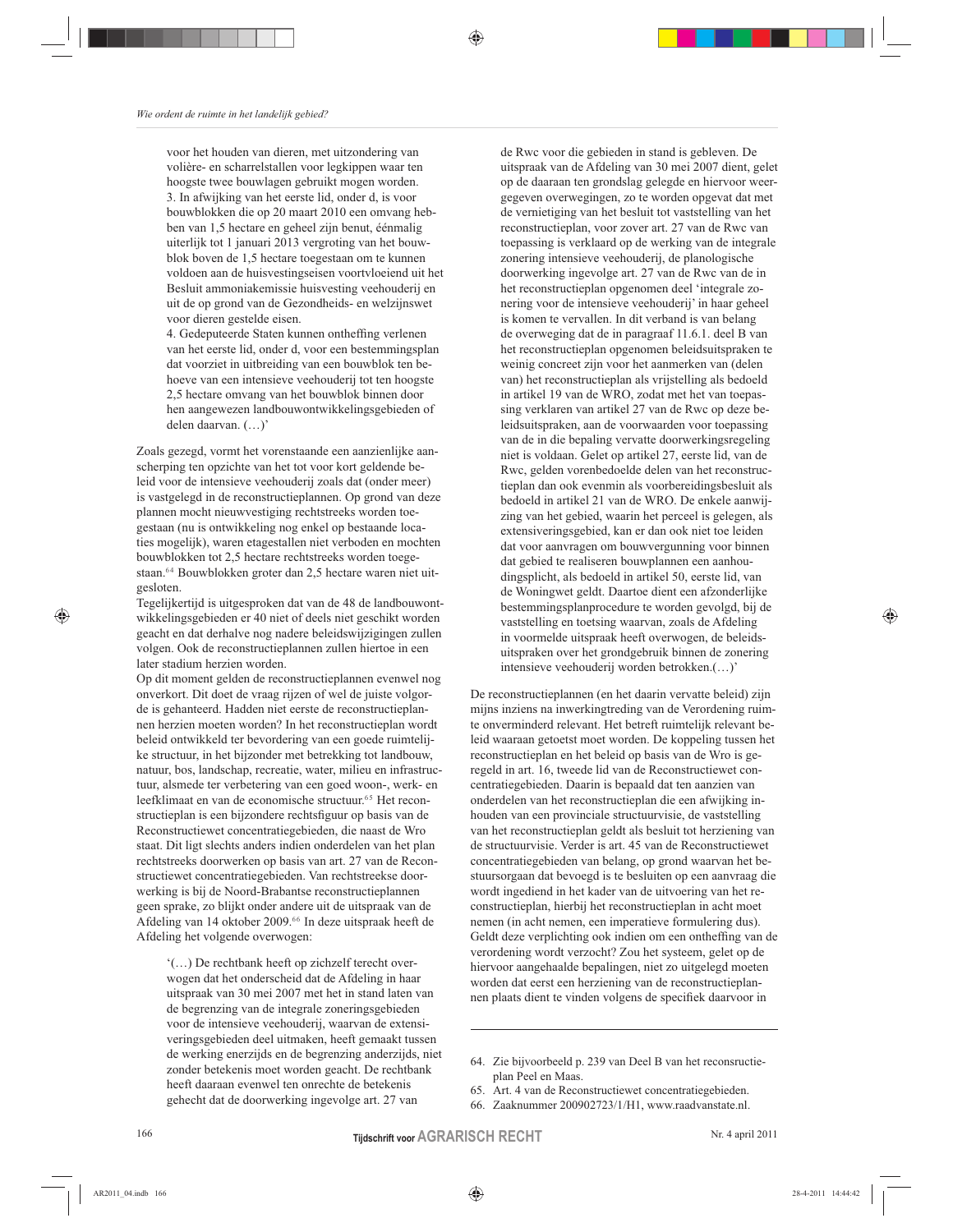♠

Wie ordent de ruimte in het landelijk gebied?

de Reconstructiewet concentratiegebieden opgenomen procedures, waarbij een belangrijke rol is weggelegd voor de reconstructiecommissies<sup>67</sup>, provinciale staten (eveneens) vaststellen<sup>68</sup>, maar daarnaast de goedkeuring van 'Onze Ministers' vereist is?<sup>69</sup> En wat is de consequentie indien provinciale staten deze weg omzeilen en een ruimtelijke verordening vaststellen, waarmee het reconstructiebeleid wordt gewijzigd. Zou gesproken moeten worden van détournement de pouvoir en/of détournement de procédure? In ieder geval acht ik de aanpak van bijvoorbeeld de provincie Overijssel zuiverder. Provinciale Staten van Overijssel hebben in hun verordening opgenomen dat bestemmingsplannen voor gebieden die zijn opgenomen in het reconstructieplan, voor wat betreft de mogelijkheden van bebouwing en het gebruik van gronden en opstallen, in overeenstemming dienen te zijn met het reconstructieplan.<sup>70</sup>

Ook de Verordening ruimte kent overgangsrecht. Voor landbouwontwikkelingsgebieden geldt bijvoorbeeld het volgende. Mits de daartoe strekkende aanvraag voor ontheffing voor 1 januari 2011 is ingediend, kunnen gedeputeerde staten in geval van een verplaatsing van een intensieve veehouderij ontheffing verlenen voor een bestemmingsplan dat voorziet in nieuwvestiging van een intensieve veehouderij in een landbouwontwikkelingsgebied. Daarvoor dient te worden aangetoond dat reeds voor 20 maart 2010 voldoende concrete initiatieven waren ontplooid met het oog op de verplaatsing van de veehouderij. Daarvan is sprake, indien voor 20 maart 2010 het gerechtvaardigde vertrouwen is gewekt dat planologische medewerking aan deze verplaatsing zou worden verleend. Gerechtvaardigd vertrouwen kan vervolgens slechts worden aangenomen voor zover (onder andere) sprake is van een voor 20 maart 2010 ingediende schriftelijke aanvraag tot verplaatsing van een intensieve veehouderij naar een concrete locatie en waarvan het college van burgemeester en wethouders dan wel de raad dan wel een daartoe krachtens een voor 20 maart 2010 genomen mandaatbesluit bevoegde ambtenaar schriftelijk te kennen heeft gegeven hieraan zijn medewerking te verlenen of het college van burgemeester en wethouders dan wel de raad voor 20 maart 2010 een planologische procedure voor de verplaatsing van een intensieve veehouderij voor een concrete locatie heeft opgestart. $71$ 

Mits de daartoe strekkende aanvraag voor ontheffing voor 1 april 2011 is ingediend, kunnen gedeputeerde staten in geval van een uitbreiding van een intensieve veehouderij ontheffing verlenen voor een bestemmingsplan dat voorziet in de uitbreiding van een bouwblok tot ten hoogste 3 hectare. Ook hierbij geldt de voorwaarde dat voor 20 maart 2010 voldoende concrete initiatieven waren ontplooid. Daarvan is sprake, indien voor 20 maart 2010 het gerechtvaardigde vertrouwen is gewekt dat planologische medewerking aan deze verplaatsing zou worden verleend. De criteria voor het gerechtvaardigde vertrouwen zijn gelijk aan de hiervoor geschetste.<sup>72</sup>

Anders dan het hiervoor aan de orde gestelde Groningse overgangsrecht wordt niet gesproken van vergunningaanvraag. Wat moet dan worden verstaan onder het begrip schriftelijke aanvraag? Wordt hiermee een verzoek van een belanghebbende een besluit te nemen bedoeld (conform art. 1:3, tweede lid van de Algemene wet bestuursrecht)? En welk besluit wordt dan bedoeld met het 'verplaatsingsbesluit'? Nu geen enkel besluit de verplaatsing als rechtsgevolg heeft, ligt het voor de hand dat niet enkel een aanvraag

om vergunning kwalificeert als een schriftelijke aanvraag in de zin van het overgangsrecht, maar dat ook andere documenten hiervoor in aanmerking kunnen komen, denk aan overeenkomsten, verzoeken om vrijstelling, ontheffing, wijziging en bestemmingsplanherziening. Zeker is dat echter niet. Verder is het nog maar zeer de vraag of de strikte termijnen waarbinnen om ontheffing moet zijn verzocht, zich wel verdragen met het karakter van overgangsrecht. Een rechtstreekse aanspraak ligt meer voor de hand. Van zowel het Noord-Brabantse als het Groningse overgangsrecht moet gezien het vorenstaande gezegd worden dat het niet volstrekt helder en daarmee rechtszeker is. Indien de verordeningen in zoverre in strijd met het rechtszekerheidsbeginsel zijn, komt de onverbindendheid in beeld. In dat geval is de regeling immers in strijd met een hoger rechtsbeginsel. De verbodsbepaling (in het hiervoor gegeven voorbeeld: art. 9.4 van de Verordening ruimte) zou dan hetzelfde lot moeten delen. Hierbij kan worden verwezen naar de wetsgeschiedenis, waaruit volgt dat hoge eisen gesteld moeten worden aan het overgangsrecht:<sup>73</sup>

'(...) Zoals elke normstelling, vergen ook algemene (kwaliteits) eisen aan bestemmingsplannen een goede motivering. Het rechtszekerheidsbeginsel verplicht ertoe dat die algemene verbindende voorschriften tevens zorgvuldig voorzien in overgangsrechtelijke bepalingen. Daaraan zal dus een structurele aandacht moeten worden gegeven. Daarbij zal het algemene uitgangspunt gelden dat gevestigde rechten en belangen, alsmede gerechtvaardigde verwachtingen worden geeerbiedigd. Als hoofdregel zal daarbij kunnen gelden dat het bestaande gebruik zal kunnen worden gecontinueerd. Er zullen zich evenwel ook situaties kunnen voordoen waarbij van die hoofdregel moet worden afgeweken als het gaat om bestaande bebouwing of vormen van gebruik die, gelet op de doelstellingen van het ruimtelijk beleid die in de algemene regeling worden genormeerd, als zeer storend moeten worden aangemerkt en er gegronde redenen zijn om aan de rechten van de grondgebruiker minder gewicht toe te kennen dan aan de na te streven beleidsdoelstellingen. In dergelijke gevallen gelden voor het overgangsrecht natuurlijk nog hogere eisen van formulering en motivering.  $(\ldots)$ 

# 6. Het Rijk

#### 6.1 Beleid

Op rijksniveau is nog geen structuurvisie als bedoeld in art. 2.3 van de Wro vastgesteld. De Minister van Infrastructuur en milieu heeft bij brief van 22 februari 2011<sup>74</sup> de rijks-

- 67. Art. 6 van de Reconstructiewet concentratiegebieden.
- 68. Art. 16 van de Reconstructiewet concentratiegebieden.
- 69. Art. 17 van de Reconstructiewet concentratiegebieden.
- 70. Art. 2.9.2 van de Omgevingsverordening Overijssel 2009.
- 71. Art. 9.5 van de Verordening ruimte.
- 72. Art. 9.6 van de Verordening ruimte.
- 73. Kamerstukken II 2002/03, 28 916, nr. 3.
- 74. Kamerstukken II 2010/11, 32660, nr. 1.

167

⊕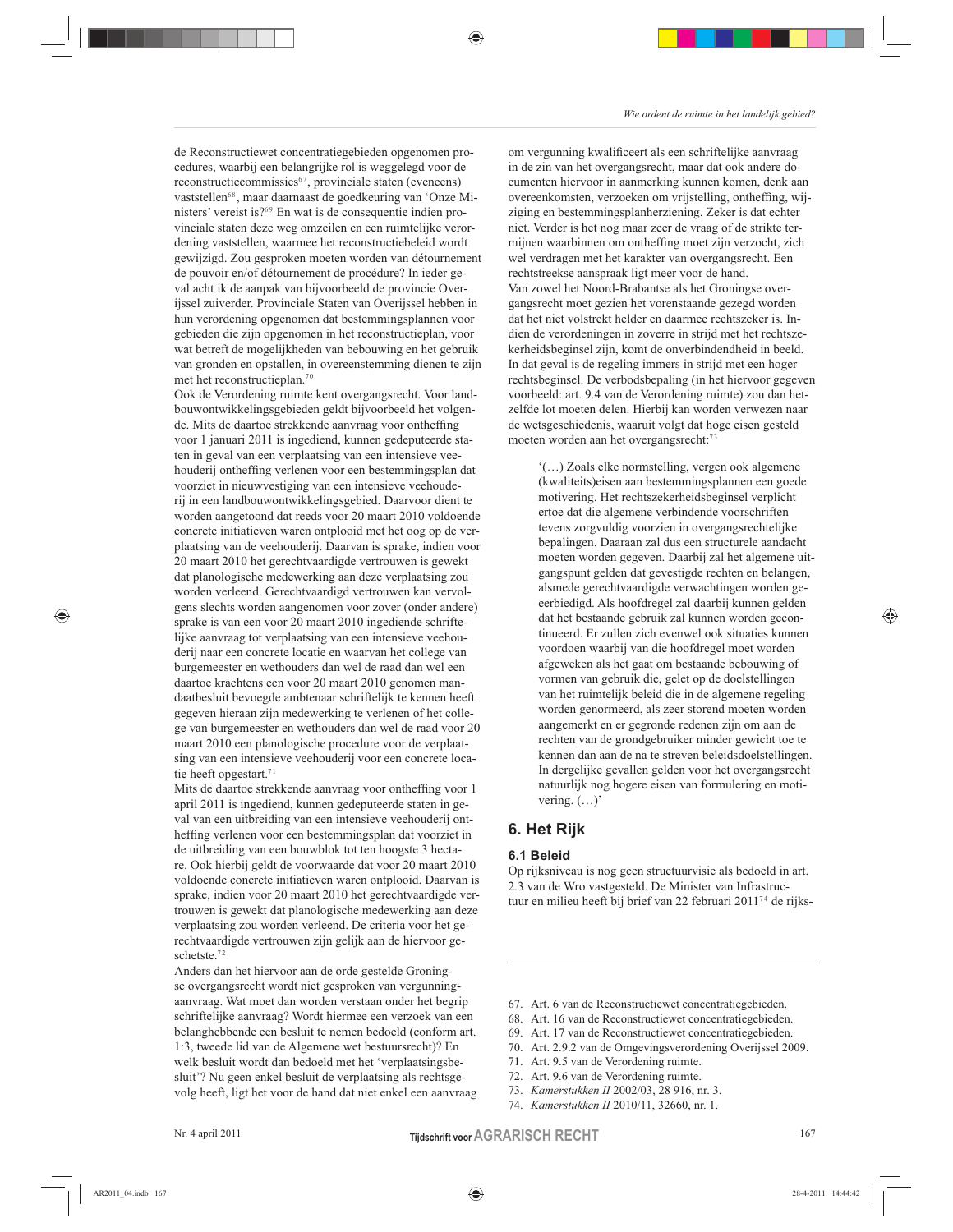structuurvisie infrastructuur en milieu aangekondigd. Deze zal een concrete, bondige actualisatie van het mobiliteits- en ruimtelijke ordeningsbeleid bevatten, aldus de minister. De minister heeft in deze brief aangegeven dat zij de ruimtelijke ordening meer over wil laten aan andere overheden en hiertoe decentralisatie-afspraken maken. Dat volgde ook reeds uit een brief van de minister en de staatssecretaris van Infrastructuur en Milieu: $75$ 

'(...) De in het Regeerakkoord aangekondigde voorstellen om de ruimtelijke ordening meer over te laten aan provincies en gemeenten pakken wij actief op. Het is één van de 17 hervormingen en stelselherzieningen van dit kabinet. Om deze hervorming tot een succes te maken is het van belang heldere afspraken te maken over de taakverdeling met nadruk op 'decentraal wat kan'. Tegelijkertijd willen wij bestuurlijke drukte voorkomen: 'je gaat erover of niet'. Dat betekent dat het aantal rijksregels omlaag gaat en dat duidelijk moet worden waar het rijk verantwoordelijkheid draagt voor resultaten, waar taken gedecentraliseerd kunnen worden en waar de rijksinzet kan stoppen. Zo ontstaat ruimte voor decentrale overheden om eigen afwegingen en ruimtelijke keuzes te maken, bijvoorbeeld in relatie tot de uiteenlopende bevolkingsontwikkeling (groei, stagnatie en krimp). Het rijk stelt alleen kaders waar dat nodig is; voor het overige ontstaat ruimte voor gebiedsgericht maatwerk. Zo kunnen provincies hun regierol waarmaken en komen tot een integrale benadering en combinatie van functies. In lijn hiermee gaat het kabinet ook voor het milieubeleid uit van realistische doeleinden die recht doen aan onze Europese verplichtingen, maar gaan niet verder gaan dan dat. Dat creëert niet alleen ruimte voor decentrale overheden, maar ook kansen voor het Nederlandse bedrijfsleven.  $(\ldots)$ 

Met de nieuwe structuurvisie worden in ieder geval de nota's Mobiliteit en Ruimte, die thans ingevolge art. 9.1.2, eerste lid van de Invoeringswet Wro kwalificeren als structuurvisies, vervangen.

## 6.2 Normstelling

⊕

De algemene maatregel van bestuur als bedoeld in art. 4.3, eerste lid van de Wro staat inmiddels bekend als de 'AMvB Ruimte'. De officiële aanduiding is het Besluit algemene regels ruimtelijke ordening. Hiervan is op dit moment, bijna drie jaren na de inwerkingtreding van de Wro, nog slechts een ontwerp. Beleidsvoornemens uit de Nota Ruimte en andere voormalige planologische kernbeslissingen<sup>76</sup> zijn opgenomen in de ontwerp-AMvB Ruimte voorzover nationale belangen aanwezig werden geacht. Het ligt voor de hand dat de rijksstructuurvisie infrastructuur en milieu wijzigingen met zich zal brengen voor de AMvB Ruimte.

Vooralsnog zijn het dus nog steeds de planologische kernbeslissingen op de voet van art. 2a van de Wet op de Ruimtelijke Ordening (oud) (zoals de Nota ruimte) waarmee de lagere overheden (provincies en gemeenten) rekening moeten houden, nu deze gelijkgesteld zijn met een structuurvisie.77 Indien en voorzover de planologische kernbeslissingen concrete beleidsbeslissingen bevatten, worden de lagere overheden rechtsreeks gebonden.<sup>78</sup>

## 6.3 Het voorbeeld: intensieve veehouderij

♠

Vooral de motie Thieme en Jacobi<sup>79</sup> heeft recentelijk veel stof doen opwaaien. Onder verwijzing naar het brede maatschappelijke debat over megastallen<sup>80</sup> dat de staatssecretaris van Economische Zaken, Landbouw en Innovatie (hierna: EL&I) heeft toegezegd en de verschillende burgerinitiatieven over dit onderwerp is verzocht een voorbereidingsbesluit te nemen waarmee een moratorium op de bouw van megastallen wordt afgekondigd. Dat over dit onderwerp verschillend gedacht kan worden blijkt uit het feit dat het Nederlands Agrarisch Jongeren Kontakt (NAJK) een moratorium op de bouw van ministallen geëist heeft.<sup>81</sup> Wat hiervan ook zij, ik stel vast dat de staatssecretaris van EL&I vooralsnog niets wil weten van een dergelijk ingrijpen door het rijk, hetgeen ook niet verbaast gezien het regeerakkoord waarin, zoals hiervoor reeds werd gememoreerd, is opgenomen dat de ruimtelijke ordening meer moet worden overgelaten aan de provincies en de gemeenten. Recent berichtte hij de Tweede Kamer nog als volgt:82

'(...) Provincies en gemeenten zijn verantwoordelijk voor het ruimtelijk beleid. Zij bepalen bijvoorbeeld hoe groot een bouwblok maximaal mag zijn en of meer dan één bouwlaag toegestaan is. Daarmee wordt regionaal en lokaal geïnterpreteerd wat de maximaal toelaatbare omvang van een megalocatie is. Wat wordt ervaren als acceptabel voor de omgeving hangt af van verschillende factoren. Hoeveel dieren worden er op de locatie gehouden? Past het bijvoorbeeld in het landschap? Hoe ziet de sociale en economische structuur in het gebied er uit? Hebben omwonenden last van geurhinder, fijnstof? Dit verschilt van gebied tot gebied.  $(\ldots)$ '

Naast de motie Thieme en Jacobi is de motie Grashoff en Van Veldhoven van belang.<sup>83</sup> Zij hebben de regering verzocht om in overleg te treden met provincies en gemeenten om gedurende de maatschappelijke discussie die de staatssecretaris LE&I organiseert, niet mee te werken aan bestem-

- 75. Brief van 26 november 2010, kenmerk IenM/BSK-2010/33455
- 76. Als bedoeld in art. 2a van de Wet op de Ruimtelijke Orde $ning (oud).$
- 77. Art. 9.1.2, eerste lid van de Invoeringswet Wro.
- 78. Art. 9.1.2, tweede lid van de Invoeringswet Wro jo. art. 2a, eerste lid van de Wet op de Ruimtelijke Ordening (oud).
- 79. Kamerstukken II 2010/11, 28 286, 472.
- 80. Een heldere definitie van megastal ontbreekt voorshands, laat staan dat er een juridische zou zijn. De staatssecretaris van EL&I spreekt kennelijk liever van megalocatie (de omvang van een bedrijf op één locatie). Er komen kennelijk twee normen in aanmerking: (i) een omvang van 300 Nederlandse Grootte Eenheid (NGE) (Megastallen in beeld, Wageningen Universiteit, 2007) en (ii) een omvang van 500 NGE (Boegbeelden en buitenbeentjes, RLG, 2006). Overigens is de NGE recent weer vervangen door de standaardopbrengst (SO) in euro's (Kamerstukken II 2010/11, 28 973, nr. 46).
- 81. Kamerstukken II 2010/11, 28 973, nr. 46, p. 2.
- 82. Kamerstukken II 2010/11, 28 973, nr. 46, p. 10.
- 83. Kamerstukken II 2010/11, 28 973, nr. 46, p.5.

#### **Tijdschrift voor AGRARISCH RECHT**

Nr. 4 april 2011

♠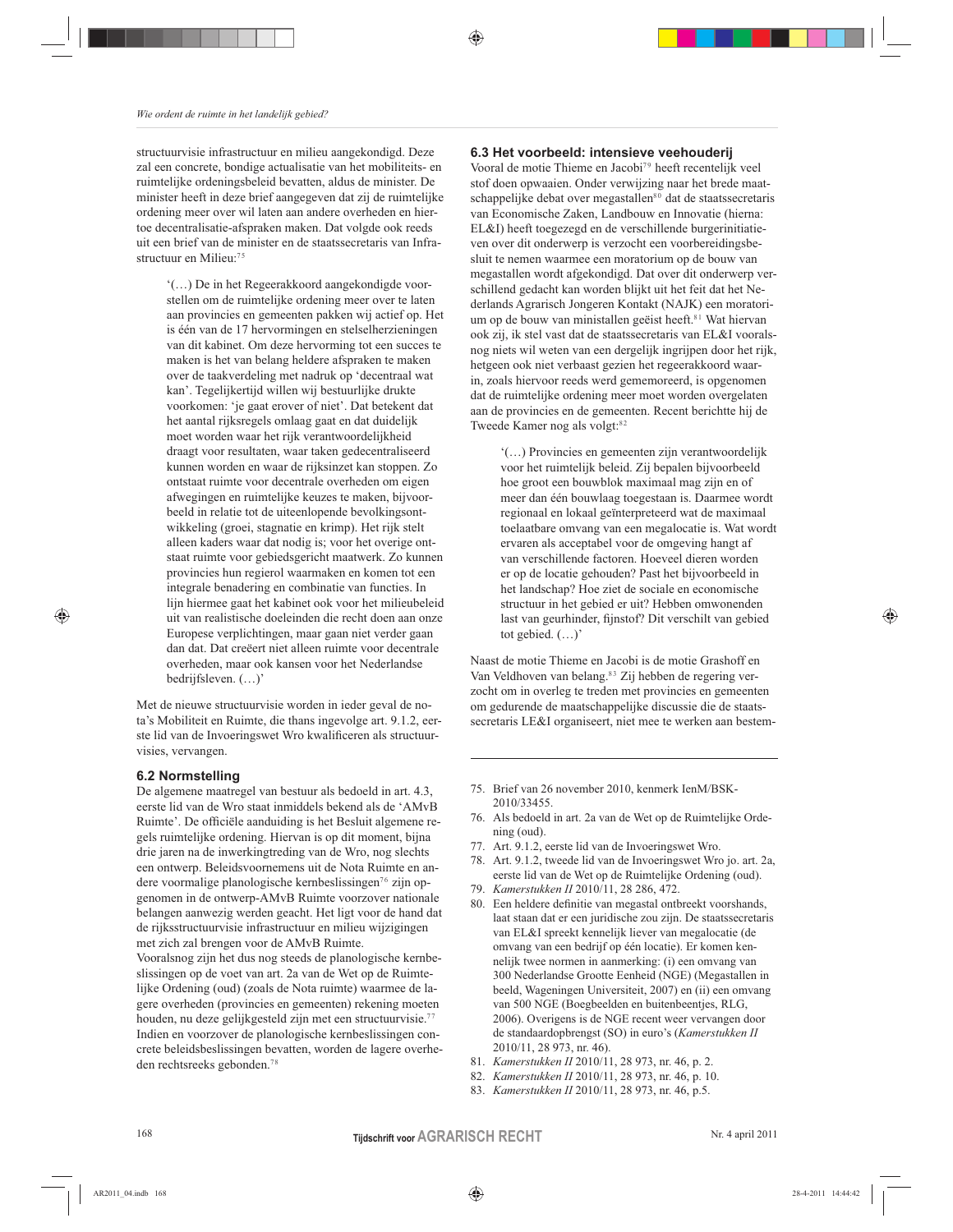mingsplanwijzigingen voor stallen groter dan 300 NGE en één bouwlaag.

Bij brief van 15 maart 2011 heeft de staatssecretaris van LE&I beide moties als volgt afgedaan:84

'(...) Alle reconstructieprovincies kennen beperkingen voor niet-grondgebonden veehouderij door ruimtelijke zonering. Daarnaast zijn er door veel provincies, mede naar aanleiding van recente discussies en burgerinitiatieven, aanvullende maatregelen genomen zoals een verbod op nieuwvestiging, uitbreidingsverboden of beperkingen van bouwblokken. Deze maatregelen beperken de ontwikkelmogelijkheden van grootschalige niet-grondgebonden veehouderij al aanzienlijk. Ik wil tegemoet komen aan de wens van de Tweede Kamer om tijdens de maatschappelijke dialoog megastallen mogelijk ongewenste ontwikkelingen tegen te gaan. Tegen die achtergrond zal ik de motie van de leden Grashoff en Van Veldhoven (28 286, nr. 488) onder de aandacht brengen van provincies en gemeenten met het verzoek gedurende de maatschappelijke discussie over megastallen niet mee te werken aan nieuwe aanvragen waarbij bestemmingsplanwijzigingen nodig zijn voor stallen groter dan 300 NGE en meer dan één bouwlaag. Hiermee wordt feitelijk een tijdelijke stop op megastallen nagestreefd, zoals in de motie van de leden Thieme en Jacobi (28 286, nr. 472) wordt gevraagd. Het nemen van een voorbereidingsbesluit heeft in het licht van de eerder beschreven beperkende maatregelen in de verschillende provincies en mijn hierboven aangekondigde voornemen relatief weinig meerwaarde. Bovendien heb ik enkele principiële bezwaren tegen het nemen van een voorbereidingsbesluit in deze fase. Een voorbereidingsbesluit enkel om ontwikkelingen te stoppen is niet mogelijk. Een dergelijk besluit moet gevolgd worden door een AMvB waarin het ruimtelijk rijksbeleid ten aanzien van megastallen wordt verankerd. De vraag óf het Rijk met een AMvB komt en welke inhoud deze zal hebben moet echter nog bepaald worden. Dit gebeurt mede op basis van de maatschappelijke discussie. Tegen die achtergrond is het in dit stadium nemen van een voorbereidingsbesluit oneigenlijk en juridisch kwetsbaar. Daarnaast staat een voorbereidingsbesluit haaks op de huidige situatie waarbij de verantwoordelijkheid voor ruimtelijk beleid primair bij provincies en gemeenten is belegd. Het regeerakkoord ondersteunt bestendiging van deze situatie.  $(\ldots)$ 

De staatssecretaris wenst (vooralsnog) dus geen voorbereidingsbesluit op rijksniveau. Een voorbereidingsbesluit lijkt in het geschetste geval ook helemaal niet mogelijk te zijn. Het voorbereidingsbesluit van de minister wordt genomen op basis van art. 4.3, vierde lid van de Wro jo. art. 3.7 van de Wro en houdt niet meer in dan dat wordt aangegeven dat algemene regels worden voorbereid<sup>85</sup> Voorts dient (onder andere) te worden aangegeven voor welk gebied het geldt.<sup>86</sup> Daar wringt de schoen. Het is immers niet reëel om te veronderstellen dat vooraf kan worden ingeschat voor welke percelen in Nederland het voorbereidingsbesluit moet gelden. Er zal niet aan ontkomen kunnen worden om grofmazig gebieden aan te wijzen. Het effect is dan dat alle aanvragen om omgevingsvergunning voor de betreffende gebieden, voorzover er geen weigeringsgrond is, moeten worden aangehouden.<sup>87</sup> Op deze problematiek heeft Nijmeijer reeds gewezen in het kader van de Noord-Brabantse en Overijsselse voorbereidingsbesluiten in verband met Q-koorts.<sup>88</sup> In die voorbereidingsbesluiten was opgenomen dat een plicht tot aanhouding van een beslissing op een aanvraag om (toen nog) bouwvergunning alleen bestond als de aanvraag betrekking had op een schapen- of geitenhouderij. Nijmeijer stelt mijns inziens terecht dat een dergelijke beperking in strijd is met de Wro.

# 7. Afronding

♠

Het meest geschikte overheidsorgaan is in beginsel het laagste overheidsniveau omdat op dit niveau bij ruimtelijke normstelling beter rekening kan worden gehouden met relevante feiten en omstandigheden, zo volgt uit de wetsgeschiedenis van de Wro.<sup>89</sup> Maar wat komt in de praktijk van deze theorie terecht? In ieder geval lijkt het criterium provinciale belangen niet of nauwelijks een beperkende werking op te leveren. Krap drie jaren na de inwerkingtreding van de nieuwe Wro, heeft het er alle schijn van dat de provincies het verlies van het bovengemeentelijk toezichtsinstrumentarium (onder de Wet op de Ruimtelijke Ordening (oud) gold een goedkeuringsvereiste bij een bestemmingsplan en het vereiste van een verklaring van geen bezwaar bij een 'art. 19 WRO-vrijstelling') gecompenseerd hebben door verordeningen vast te stellen. Tevens is gebruik gemaakt van de gelegenheid om het beleid bij te stellen. Dat geldt in ieder geval voor het in deze bijdrage behandelde thema, de regulering van de intensieve veehouderij.

Om twee redenen kan zelfs vastgesteld worden dat de gemeentes thans in sommige gevallen volstrekt buiten spel zijn gezet en dus slechter af zijn dan onder de Wet op de Ruimtelijke Ordening (oud).

In de eerste plaats is de rechtstreekse werking van onderdelen van de provinciale ruimtelijke verordeningen van belang. Zo zijn bijvoorbeeld in Groningen vanwege de rechtstreekse werking van de regeling voor de intensieve veehouderij in de Omgevingsverordening, de bestemmingsplannen voor het buitengebied overruled, terwijl diverse gemeenten juist nieuwe bestemmingsplannen voor het buitengebied hadden vastgesteld. Veelal zijn in die bestemmingsplannen via een 'bouwblok op maat methode' bouwblokken en maximale bebouwingsoppervlakten toegekend. Vervolgens is aan burgemeester en wethouders op basis van art. 3.6 van de Wro de bevoegdheid toegekend om, vanzelfsprekend onder voorwaarden, meer bouwvolume toe te staan. Temeer nu het wit gebied het overgrote deel van de provincie Groningen betreft, hebben deze bestemmingsplannen in zoverre weinig betekenis meer. Gedeputeerde staten beslissen of zij de ontheffing<sup>90</sup> gaan verlenen. Burgemeester en wethouders en de gemeenteraad hebben in die gevallen geen rol van betekenis meer.

- 84. Kamerstukken II 2010/11, 28 973, nr. 46, p. 15.
- 85. Art. 4.3, vierde lid van de Wro.
- 86. Art. 3.7, tweede lid van de Wro.
- 87. Art. 3.3, eerste lid onder a van de Wabo.
- 88. A.G.A. Nijmeijer, 'Provinciale voorbereidingsbesluiten in verband met Q-koorts deugen niet', TBR 2010/43.
- Kamerstukken II 2002/03, 28 916, nr. 3, p. 4 en 11. 89.
- 90. Zie nader over de ontheffingsbevoegdheid: Korsse e.a., 'De provinciale ontheffingsbevoegdheid in algemene regels nader bezien', Gst. 2010,10.

169

⊕

♠